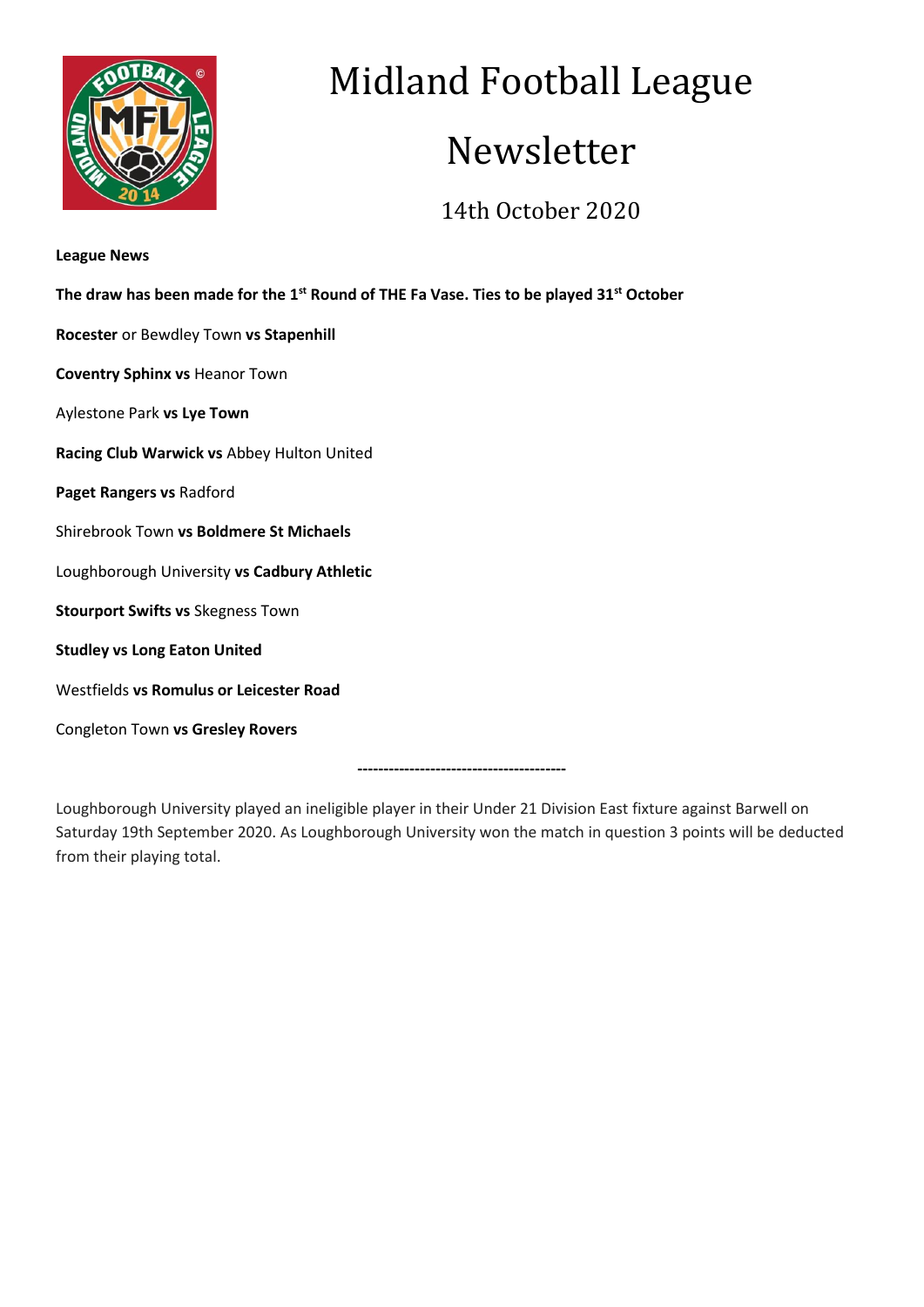#### **Review**

#### **Buildbase Fa Vase 2nd Round Qualifying**

Jordan Wilson gave **Ashby Ivanhoe** a 1-0 lead at Abbey Hulton United, but it was the home side that progressed with a 3-1 victory. **Cadbury Athletic** defied league form to beat **Lichfield City** 1-0 thanks to a goal from Emile Beckford. Jamal Adams scored twice in the opening fifteen minutes for **Coventry Sphinx** as they saw off West Midlands League leaders Shifnal Town 2-0. **Gresley Rovers** were pushed all the way by Division 1 **GNP Sports** at The Moat Ground, Rovers winning 2-1. Nick Seabourne scored twice for **Racing Club Warwick** in their convincing 5-1 win at **Highgate United**. **Long Eaton United** beat **Selston** 4-1 at Grange Park, Selston finishing the game with ten men. Zakari Adams scored twice for **Kirby Muxloe** at Quorn but unfortunately, they were 5-0 down at the time thanks to braces from Tawanda Mangondoza and Leo Marshall. **Studley** beat West Midlands League Darlaston Town 3-1 at The Beehive to continue their recent winning form. **Stapenhill** pulled off a giant killing winning 2-0 at Premier Division **Tividale** through goals from Ash Garner and Connor Richins. **Stourport Swifts** beat **Uttoxeter Town** 3-1 at Oldfields, Jack Watts scoring twice. There was a remarkable finish at Winsford United as they drew 1-1 with **Boldmere St Michaels**. The game went to penalties which the Mikes won 14-13, the first penalty not converted was the 28<sup>th</sup>!

**Paget Rangers** made it through to the 1<sup>st</sup> Round with a 1-0 win at **Chelmsley Town**, McKenzie Humphreys with the goal just before half-time.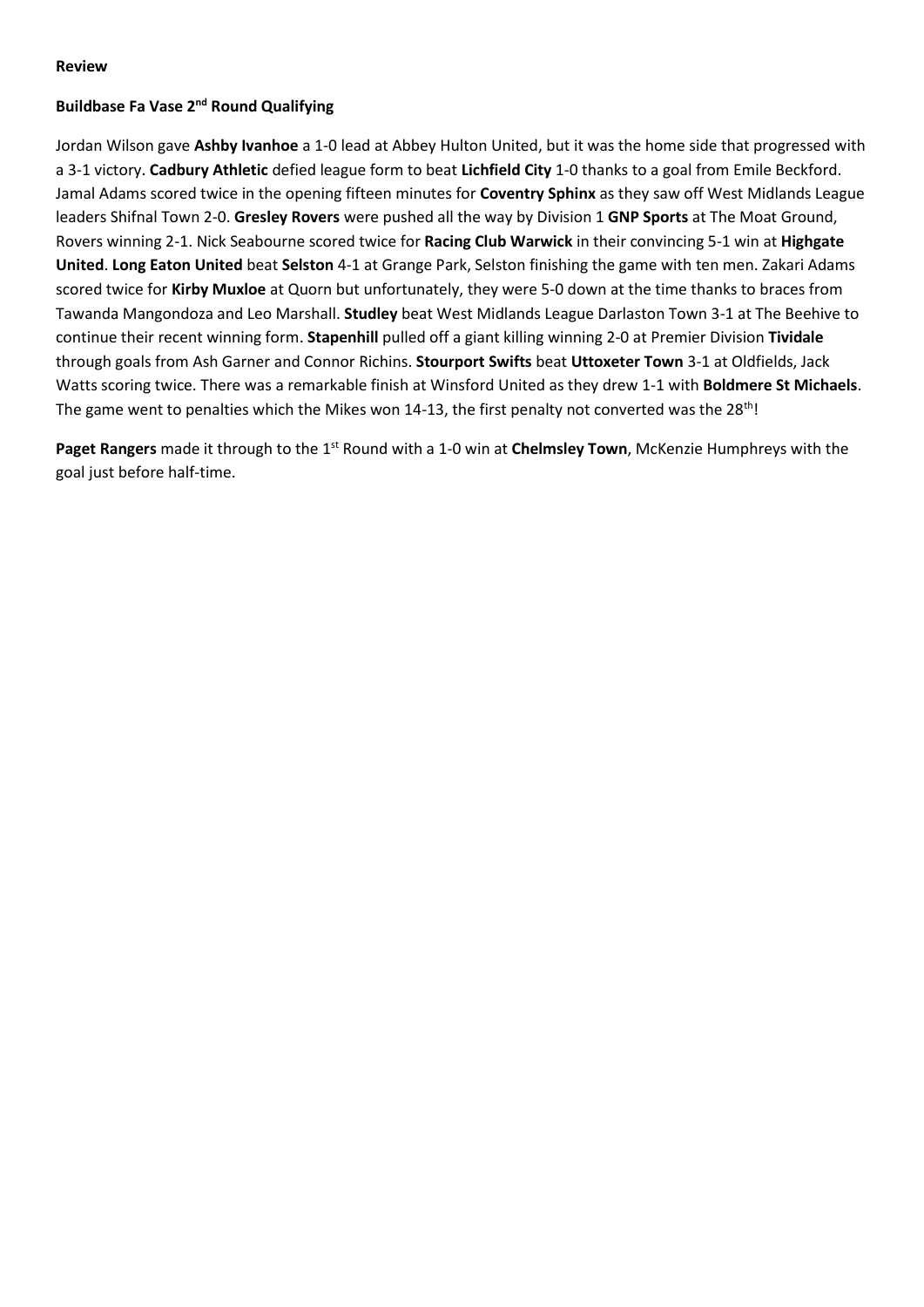#### **Premier Division**

**Newark** surrendered their 100% record with a 1-1 draw at home to rapidly improving **Lye Town**. It was a tale of two penalties with Lye taking the lead in the 14<sup>th</sup> minute through Jordan Harrison. The Highwaymen left it late to grab a point, Craig Westcarr converting from the spot in the last minute. **Walsall Wood** and **Worcester City** fought out a 2-2 draw at Oak Park. This too had a dramatic finish. Wood took the lead three minutes from the end of normal time through new signing Romario Martin. City were not to be denied with Dave Reynolds equalising in the 5<sup>th</sup> minute of stoppage time. Jack Till scored twice as **AFC Wulfrunians** beat **Heather St Johns** 3-0 at The CKW Stadium to move into 8<sup>th</sup> place.

**Romulus** climbed into 3rd place with a 2-0 win over **Coventry Sphinx** at Castle Vale, both goals coming in the second half.

**Tividale** climbed the table with a 7-1 win over **Boldmere St Michaels**. Luke carter converted two penalties and Lewis McPike scored two, including a penalty for the home side. The Mikes finished the game with ten men. Leaders **Sporting Khalsa** made it eight wins from nine with three second-half goals beating **Lye Town** at The Guardian Warehousing Arena. **Long Eaton United** stay in second, Tom Marshall scoring the only goal of the game at home to **Walsall Wood**. **Stourport Swifts** and **Racing Club Warwick** fought out a thrilling 3-3 draw at Walshes Meadow. The racers came from 3-1 down to grab a point with Nick Seabourne scoring twice. **Gresley Rovers** came from a goal down at home to **Highgate United**, turning it around with three goals in the last seven minutes, Danny Munday with another brace.

**Newark** are up to 3rd place with their fifth win in six games after a 4-1 victory at **Selston**. Two Riley O'Sullivan penalties earned **Coventry United** a 2-0 win over ten man **Worcester City** at The Butts Park Arena.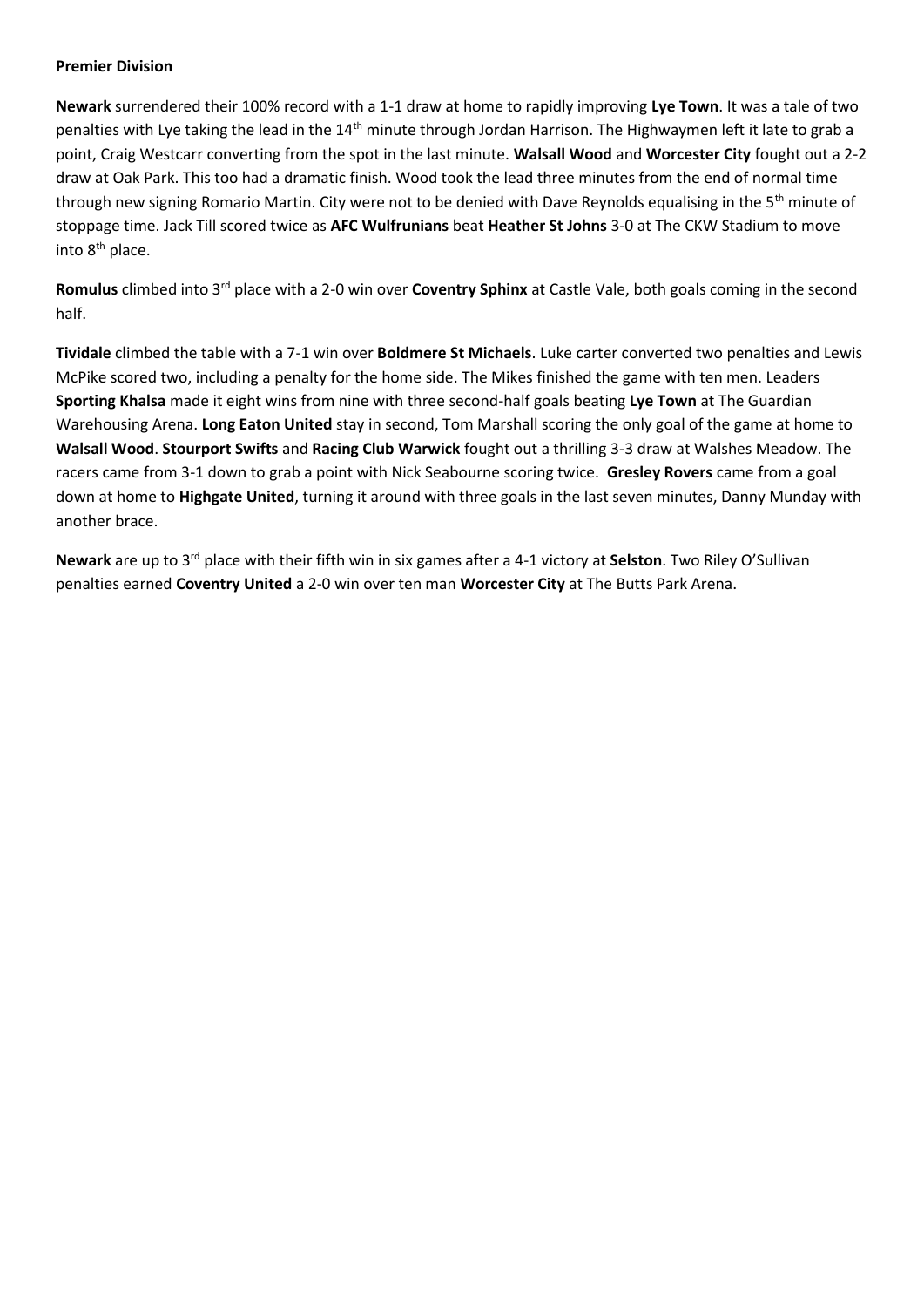| <b>POS</b>              |                             | P                       | W                       | D                       | $\mathsf{L}$            | F                       | $\overline{A}$          | <b>GD</b>               | <b>PTS</b>              |
|-------------------------|-----------------------------|-------------------------|-------------------------|-------------------------|-------------------------|-------------------------|-------------------------|-------------------------|-------------------------|
| $\mathbf{1}$            | <b>Sporting Khalsa</b>      | 9                       | 8                       | $\mathbf{1}$            | $\bf{0}$                | 28                      | 11                      | 17                      | 25                      |
| $\mathbf{2}$            | <b>Long Eaton United</b>    | $\overline{\mathbf{z}}$ | 6                       | $\mathbf{1}$            | $\mathbf 0$             | 29                      | 4                       | 25                      | 19                      |
| 3                       | <b>Newark</b>               | 6                       | 5                       | $\mathbf{1}$            | $\mathbf 0$             | 13                      | 4                       | 9                       | 16                      |
| 4                       | Romulus                     | 9                       | 4                       | $\overline{\mathbf{4}}$ | $\mathbf{1}$            | 11                      | 5                       | $6\phantom{1}$          | 16                      |
| 5                       | <b>Gresley Rovers</b>       | 8                       | 5                       | $\mathbf{1}$            | $\overline{2}$          | 18                      | 13                      | 5                       | 16                      |
| $\boldsymbol{6}$        | <b>Stourport Swifts</b>     | 9                       | $\overline{\mathbf{a}}$ | $\overline{2}$          | $\overline{\mathbf{3}}$ | 19                      | 12                      | $\overline{\mathbf{z}}$ | 14                      |
| $\overline{\mathbf{z}}$ | <b>Lye Town</b>             | 11                      | 3                       | 4                       | $\overline{\mathbf{4}}$ | 19                      | 18                      | $\mathbf{1}$            | 13                      |
| 8                       | <b>A F C Wulfrunians</b>    | $\overline{\mathbf{z}}$ | 3                       | 3                       | $\mathbf{1}$            | 9                       | 5                       | $\overline{\mathbf{4}}$ | 12                      |
| $\boldsymbol{9}$        | <b>Walsall Wood</b>         | 8                       | 3                       | $\overline{2}$          | $\overline{\mathbf{3}}$ | 12                      | 9                       | 3                       | 11                      |
| 10                      | <b>Tividale</b>             | 9                       | $\overline{\mathbf{3}}$ | $\mathbf{1}$            | 5                       | 17                      | 20                      | $-3$                    | 10                      |
| 11                      | <b>Coventry United</b>      | $\overline{\mathbf{a}}$ | 3                       | $\pmb{0}$               | $\mathbf{1}$            | 9                       | 6                       | $\overline{\mathbf{3}}$ | 9                       |
| 12                      | <b>Coventry Sphinx</b>      | 6                       | $\overline{2}$          | $\overline{2}$          | $\overline{2}$          | $\overline{\mathbf{z}}$ | $\overline{\mathbf{z}}$ | $\mathbf 0$             | 8                       |
| 13                      | <b>Racing Club Warwick</b>  | 8                       | $\mathbf{1}$            | $\overline{\mathbf{4}}$ | $\overline{\mathbf{3}}$ | 12                      | 15                      | $-3$                    | $\overline{\mathbf{z}}$ |
| 14                      | <b>Boldmere St Michaels</b> | $6\phantom{1}6$         | $\overline{2}$          | $\mathbf{1}$            | $\overline{\mathbf{3}}$ | 10                      | 15                      | $-5$                    | $\overline{\mathbf{z}}$ |
| 15                      | Heather St. John's          | $\overline{\mathbf{z}}$ | $\overline{2}$          | $\mathbf{1}$            | $\overline{\mathbf{4}}$ | 8                       | 16                      | $-8$                    | $\overline{\mathbf{z}}$ |
| 16                      | <b>Worcester City</b>       | 9                       | $\mathbf{1}$            | 3                       | 5                       | 9                       | 16                      | $-7$                    | 6                       |
| 17                      | <b>Highgate United</b>      | $6\phantom{a}$          | $\mathbf{1}$            |                         | $0 \mid 5$              | 11                      | 14                      | $-3$                    | $\overline{\mathbf{3}}$ |
| 18                      | <b>Haughmond</b>            | $\overline{\mathbf{z}}$ | $\mathbf 0$             | $1 \vert 6$             |                         | 8                       | 27                      | $-19$                   | $\mathbf{1}$            |
| 19                      | <b>Selston</b>              | 8                       | $\pmb{0}$               |                         | $0 \mid 8$              | $\mathbf{9}$            | 41                      | $-32$                   | $\mathbf 0$             |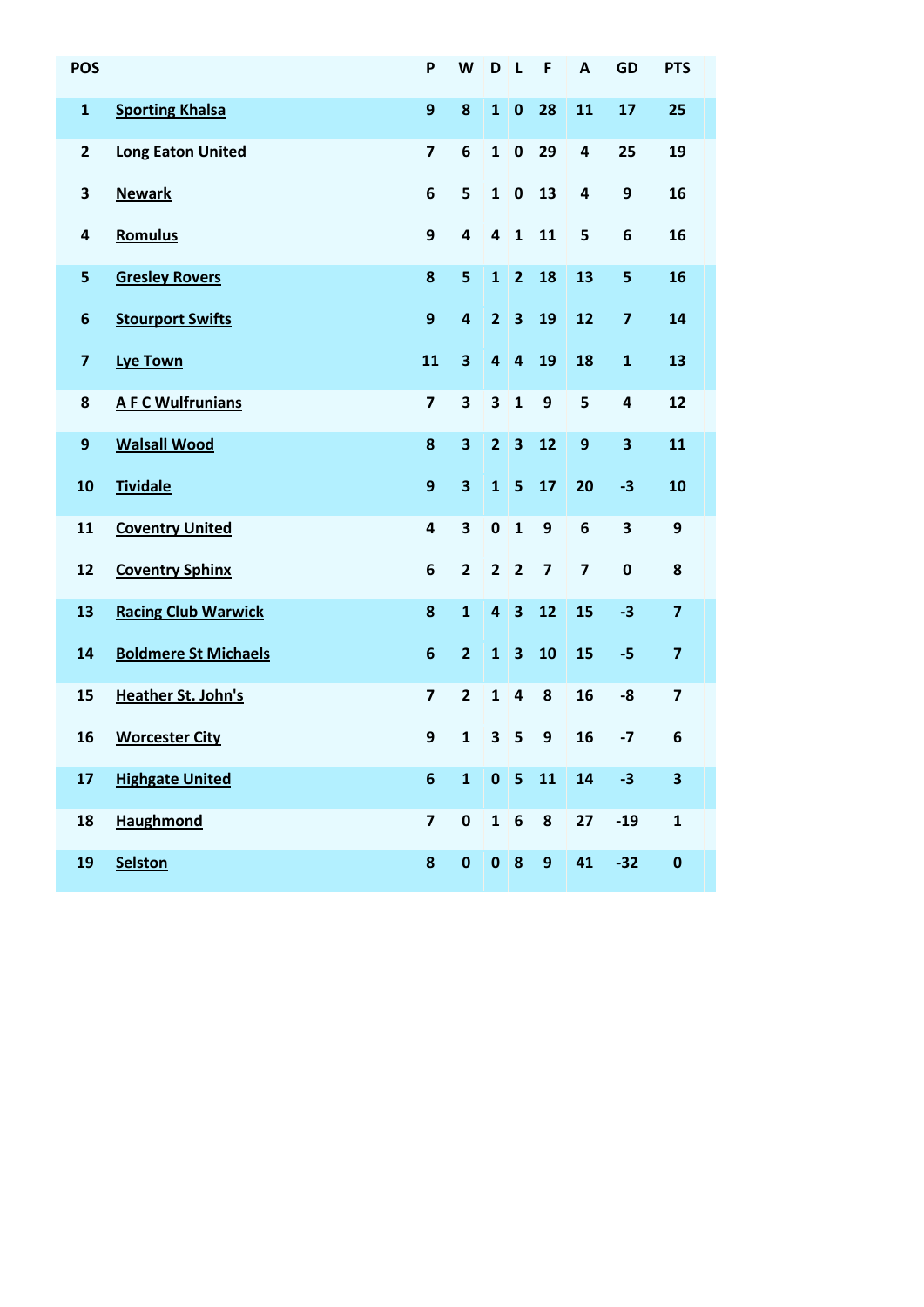**Heath Hayes** climbed to 4th place with a thrilling 4-3 derby win over **Stafford Town** at The Coppice Colliery Ground. Experienced striker Nick Wellecomme scored twice for the home side.

**Lichfield City** extended their lead to five points with a 1-0 win at ten man **Studley** thanks to Kyle Patterson. **Hinckley AFC** move into third, two unanswered second half goals beating **Nuneaton Griff** at Kirkby Road. Ten-man **Kirby Muxloe** picked up all three points with a 2-0 win at **Heath Hayes**. Brad Rolston scored twice for **Brocton** in their 4-0 win at **Paget Rangers**. **Stafford Town** came from 2-0 down at home to **Chelmsley Town** to draw 2-2.

**Coventry Copsewood** climbed to 15<sup>th</sup> with a 3-0 win over **Cadbury Athletic** at Allards Way.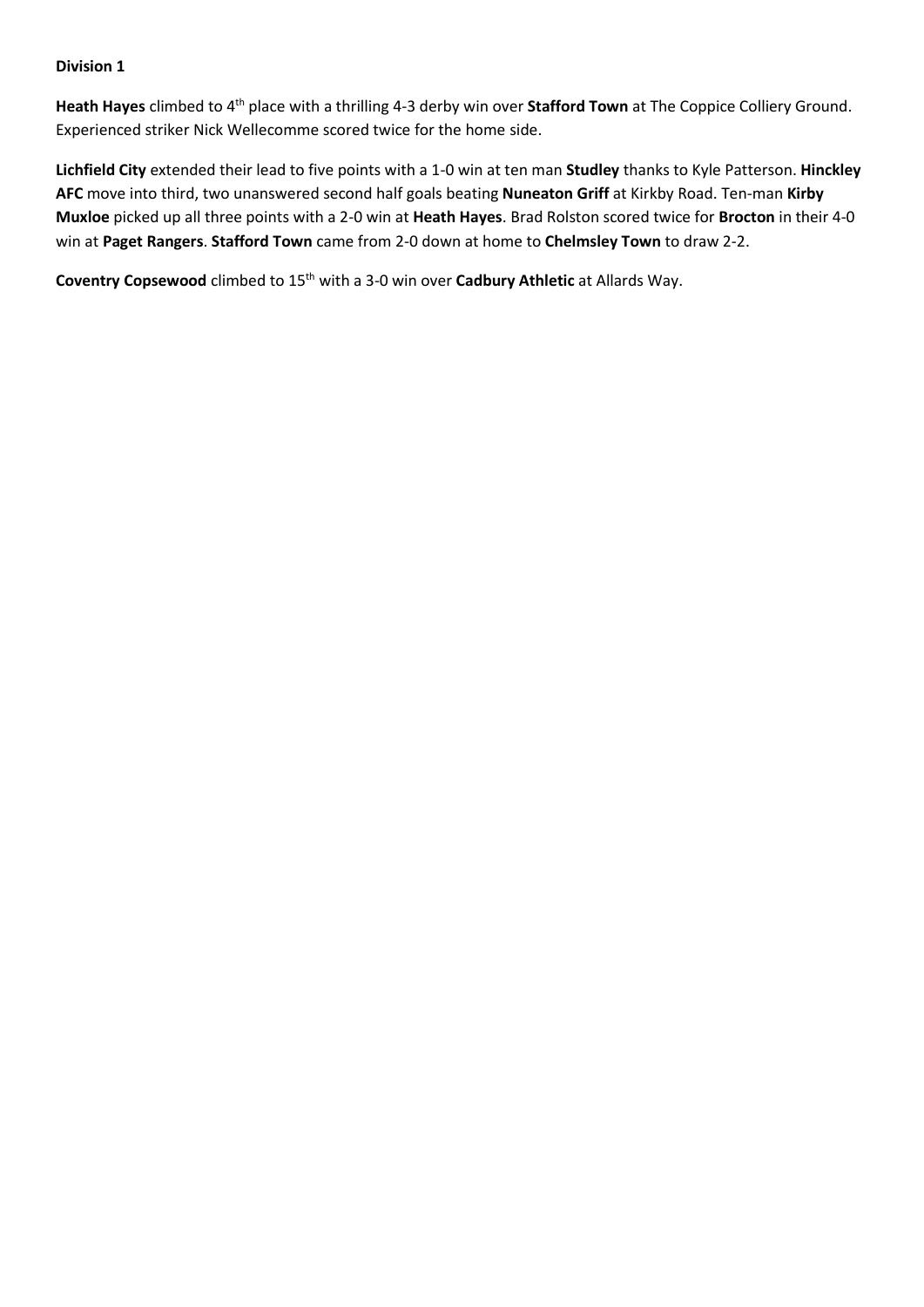| <b>POS</b>              |                           | P                       | W                       | D                       | $\mathbf{L}$            | F                | A            | <b>GD</b>               | <b>PTS</b>              |
|-------------------------|---------------------------|-------------------------|-------------------------|-------------------------|-------------------------|------------------|--------------|-------------------------|-------------------------|
| $\mathbf{1}$            | <b>Lichfield City</b>     | 10                      | $\overline{\mathbf{z}}$ | $\overline{2}$          | $\mathbf{1}$            | 22               | 8            | 14                      | 23                      |
| $\mathbf{2}$            | <b>Leicester Road</b>     | $\overline{\mathbf{z}}$ | 6                       | $\pmb{0}$               | $\mathbf{1}$            | 22               | 4            | 18                      | 18                      |
| $\overline{\mathbf{3}}$ | <b>Hinckley AFC</b>       | 9                       | 5                       | $\overline{2}$          | $\overline{2}$          | 19               | 14           | 5                       | 17                      |
| $\overline{\mathbf{4}}$ | <b>Uttoxeter Town</b>     | 8                       | 5                       | $\mathbf{1}$            | $\overline{2}$          | 20               | $\mathbf{9}$ | 11                      | 16                      |
| 5                       | <b>Heath Hayes</b>        | 10                      | 4                       | 3                       | $\overline{\mathbf{3}}$ | 15               | 15           | $\mathbf 0$             | 15                      |
| 6                       | <b>Ashby Ivanhoe</b>      | 8                       | $\overline{\mathbf{4}}$ | $\overline{2}$          | $\overline{2}$          | 16               | 14           | $\overline{\mathbf{2}}$ | 14                      |
| $\overline{\mathbf{z}}$ | <b>Nuneaton Griff</b>     | 10                      | 4                       | $\overline{2}$          | $\overline{\mathbf{4}}$ | 12               | 12           | $\bf{0}$                | 14                      |
| 8                       | <b>Atherstone Town</b>    | 9                       | 4                       | $\mathbf{1}$            | $\overline{\mathbf{4}}$ | 21               | 16           | 5                       | 13                      |
| $\boldsymbol{9}$        | <b>Studley</b>            | $\mathbf{9}$            | 3                       | $\overline{\mathbf{3}}$ | $\overline{\mathbf{3}}$ | 20               | 13           | $\overline{\mathbf{z}}$ | 12                      |
| 10                      | <b>Kirby Muxloe</b>       | $\overline{\mathbf{z}}$ | 3                       | $\overline{\mathbf{3}}$ | $\mathbf{1}$            | 12               | 10           | $\overline{\mathbf{2}}$ | 12                      |
| 11                      | <b>Rocester</b>           | $\overline{\mathbf{z}}$ | 3                       | $\overline{2}$          | $\overline{2}$          | 17               | 10           | $\overline{\mathbf{z}}$ | 11                      |
| 12                      | <b>Brocton</b>            | $\overline{\mathbf{z}}$ | $\overline{2}$          | $\overline{\mathbf{4}}$ | $\mathbf{1}$            | 16               | 11           | 5                       | 10                      |
| 13                      | <b>Stapenhill</b>         | $\overline{\mathbf{z}}$ | 3                       | $\mathbf{1}$            | $\overline{\mathbf{3}}$ | 12               | $\mathbf{9}$ | 3                       | 10                      |
| 14                      | <b>Chelmsley Town</b>     | 10                      | $\overline{2}$          | $\overline{2}$          | $\boldsymbol{6}$        | 14               | 19           | $-5$                    | 8                       |
| 15                      | <b>Coventry Copsewood</b> | 9                       | $\overline{2}$          | $\overline{2}$          | 5                       | 15               | 27           | $-12$                   | 8                       |
| 16                      | <b>Stafford Town</b>      | 9                       | $\overline{2}$          | $\overline{2}$          | 5                       | 13               | 28           | $-15$                   | 8                       |
| 17                      | <b>Cadbury Athletic</b>   | $\overline{\mathbf{z}}$ | $\overline{2}$          | $\mathbf{1}$            | $\overline{\mathbf{4}}$ | 11               | 21           | $-10$                   | $\overline{\mathbf{z}}$ |
| 18                      | <b>Paget Rangers</b>      | 10                      | $\overline{2}$          |                         | 0 <sub>8</sub>          | $\boldsymbol{9}$ | 30           | $-21$                   | 6                       |
| 19                      | <b>G N P Sports</b>       | 9                       | $\mathbf{1}$            |                         | $1 \quad 7$             | $\overline{9}$   | 25           | $-16$                   | 4                       |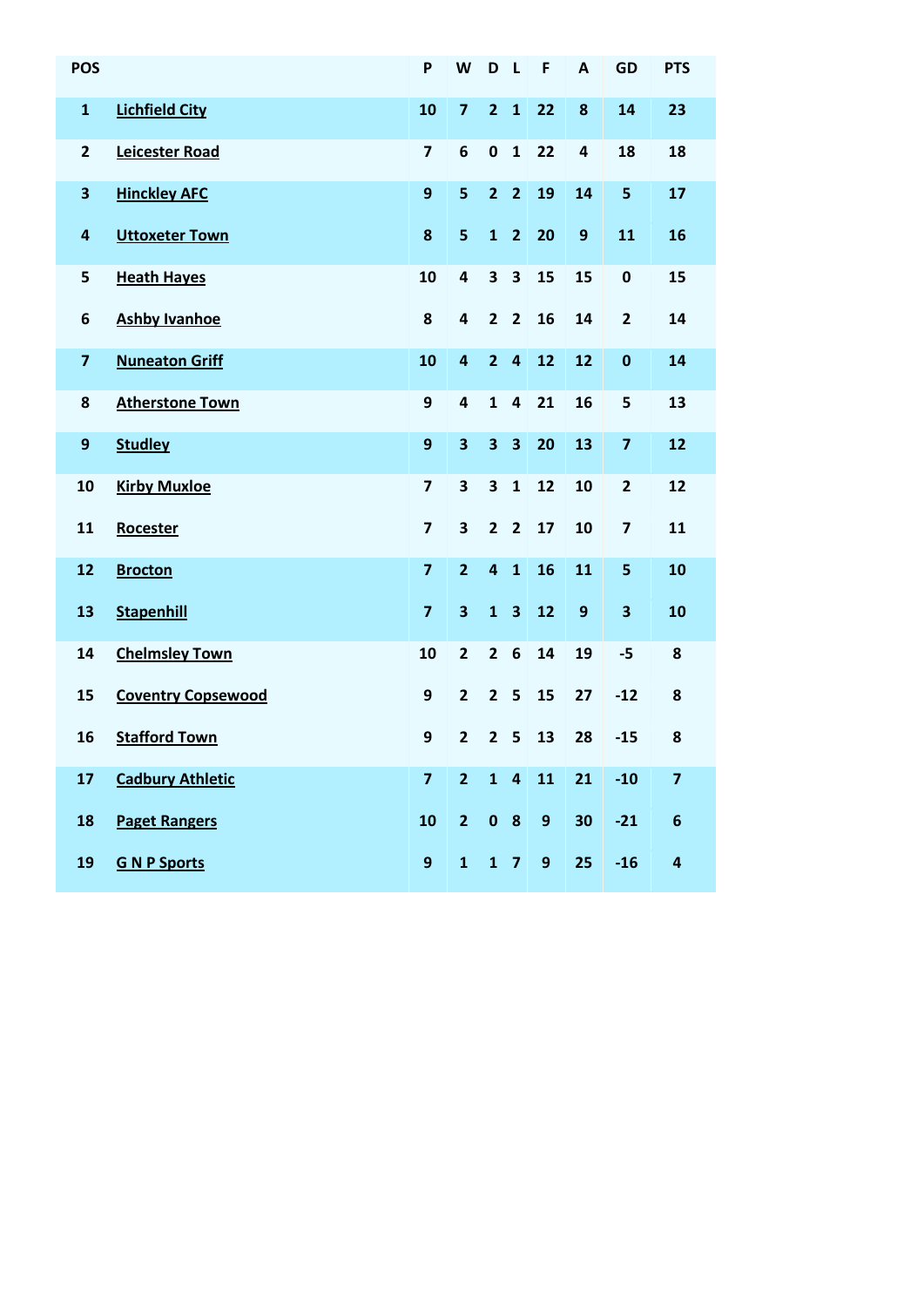Leaders **Solihull United** are now 5 points clear of the rest following a 5-1 win over **Earlswood Town**. **Barnt Green Spartak** are up to 2nd as they beat pointless **Fairfield Villa**. There were six scorers for Spartak with Mark Steele scoring twice. Demi Smikle scored three for **Coton Green** in their 6-0 win over **Redditch Borough** at New Mill Lane, a result that sees Coton Green into the top three. Conor Perry-Holmes scored all four for **Feckenham** in their 4-3 win at **Lane Head**. Collins Ajayi scored a last minute winner for **Hampton** as they won 3-2 at **Coventry Alvis** for whom Alex Andrews scored twice. Tom Parnaby scored the only goal of the game for **FC Stratford** in their win over **Knowle**. **Alcester Town** came from behind to beat **Bolehall Swifts** 2-1, both goals coming late in the second half. **Boldmere Sports** are up to 11th following a 3-1 win over **Northfield Town**.

| <b>POS</b>              |                                             | P                       | WDL                     |                |                | $\mathsf{F}$         | $\mathbf{A}$ | <b>GD</b>               | <b>PTS</b>              |
|-------------------------|---------------------------------------------|-------------------------|-------------------------|----------------|----------------|----------------------|--------------|-------------------------|-------------------------|
| $\mathbf{1}$            | <b>Solihull United</b>                      | $\overline{7}$          | $6\phantom{1}6$         |                |                | 1026                 | 5            | 21                      | 19                      |
| $\overline{\mathbf{c}}$ | <b>Barnt Green Spartak</b>                  | 6                       | $\overline{\mathbf{4}}$ |                |                | 202111               |              | 10                      | 14                      |
| 3                       | <b>Coton Green</b>                          | $\overline{7}$          | $\overline{4}$          |                |                | 0318                 | 10           | 8                       | 12                      |
| 4                       | <b>F C Stratford</b>                        | 6                       | $\overline{\mathbf{3}}$ |                | 30             | 13                   | 9            | 4                       | 12                      |
| 5                       | <b>Hampton</b>                              | $\overline{7}$          | $\overline{\mathbf{3}}$ |                | $3 \quad 1$    | $\overline{9}$       | 9            | $\mathbf 0$             | 12                      |
| 6                       | <b>Knowle</b>                               | $\overline{7}$          | $\overline{\mathbf{3}}$ |                |                | $2 \quad 2 \quad 16$ | 13           | $\overline{\mathbf{3}}$ | 11                      |
| $\overline{7}$          | <b>Alcester Town</b>                        | $\overline{7}$          | 3 <sup>1</sup>          |                |                | $2 \t2 \t10 \t12$    |              | $-2$                    | 11                      |
| 8                       | <b>Earlswood Town</b>                       | 5                       | $\overline{\mathbf{3}}$ |                |                | 0215                 | 14           | $\mathbf{1}$            | 9                       |
| $\boldsymbol{9}$        | <b>Coventry Alvis</b>                       | $6\phantom{1}$          | $\overline{2}$          |                |                | $1317$               | 14           | $\overline{\mathbf{3}}$ | $\overline{7}$          |
| 10                      | Feckenham                                   | $\overline{\mathbf{4}}$ | $\overline{2}$          |                |                | 1110                 | 9            | $\mathbf{1}$            | $\overline{7}$          |
| 11                      | <b>Boldmere Sports &amp; Social Falcons</b> | 6                       | $\overline{2}$          |                |                | 1 3 11 11            |              | $\bf{0}$                | $\overline{\mathbf{z}}$ |
| 12                      | <b>Northfield Town</b>                      | $\overline{7}$          | $\mathbf{1}$            | 3 <sub>3</sub> |                | $\overline{7}$       | 16           | $-9$                    | $6\phantom{1}6$         |
| 13                      | <b>Redditch Borough</b>                     | 5                       | $\mathbf{1}$            |                | 1 <sub>3</sub> | $\overline{7}$       | 14           | $-7$                    | $\overline{4}$          |
| 14                      | <b>Bolehall Swifts</b>                      | $\overline{7}$          | $\mathbf{1}$            | 0 <sub>6</sub> |                | 5                    | 14           | $-9$                    | 3                       |
| 15                      | <b>Lane Head</b>                            | 6                       | $\mathbf 0$             | 24             |                | 8                    | 17           | $-9$                    | $\overline{2}$          |
| 16                      | <b>Fairfield Villa</b>                      | 5                       | $\mathbf 0$             | 0 <sub>5</sub> |                | 5                    | 20           | $-15$                   | 0                       |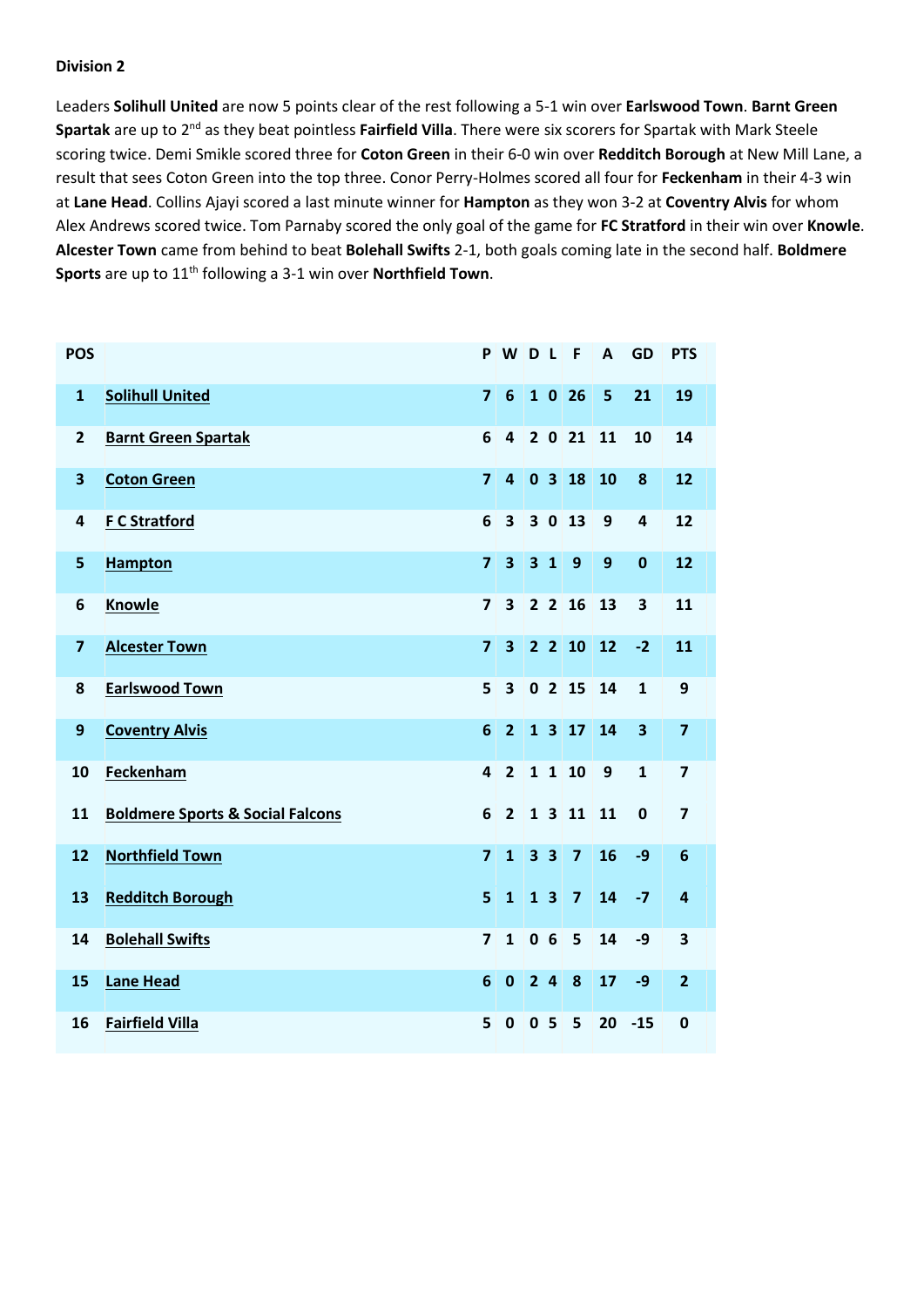**Kenilworth Sporting** made it six out of six with a 4-3 over **Coventrians** at Gypsy Lane in front of another bumper crowd. Tyrone Wilson bagged a hat-trick for Sporting. **Inkberrow** are the only other side with a 100% record following a 7-2 win at **Continental Star**. Nathan Davies scored four and Ben Thomas two for Inkberrow. **Central Ajax** lost their 100% record going down 2-1 at Ajax Park at the hands of **Enville Athletic** who are now second. **AFC Solihull** followed up their 8-1 win last weekend by beating **Castle Vale Town** 11-3 at Tudor Grange. Tony Furness and Dane Reid both scored four while there was a brace for Ollie Parsons. Ashley Hyde scored twice for the visitors. Jay Payne scored twice as **FC Shush** beat **Birmingham Tigers** 3-1 at The Glades to move into the top half of the table. **Leamington Hibernian** made it two draws on the trot as they held **Upton Town** 2-2 at The Boggery. **Welland** picked up their second win on the bounce, 2-0 over visitors **WLV Sport**.

| <b>POS</b>              |                             | P                       | W                       | D              | L                       | F            | A                       | <b>GD</b>               | <b>PTS</b>     |
|-------------------------|-----------------------------|-------------------------|-------------------------|----------------|-------------------------|--------------|-------------------------|-------------------------|----------------|
| $\mathbf{1}$            | <b>Kenilworth Sporting</b>  | $6\phantom{1}6$         | $6\phantom{1}6$         | $\mathbf 0$    | $\bf{0}$                | 20           | 5                       | 15                      | 18             |
| $\overline{2}$          | <b>Enville Athletic</b>     | $\overline{\mathbf{z}}$ | 5                       | $\mathbf{1}$   | $\mathbf{1}$            | 13           | 8                       | 5                       | 16             |
| 3                       | <b>Inkberrow</b>            | 4                       | $\overline{\mathbf{4}}$ | $\mathbf 0$    | $\mathbf 0$             | 23           | $\overline{\mathbf{z}}$ | 14                      | 12             |
| 4                       | <b>A F C Solihull</b>       | $6\phantom{1}6$         | $\overline{\mathbf{a}}$ | $\bf{0}$       | $\overline{2}$          | 27           | 16                      | 11                      | 12             |
| 5                       | <b>Central Ajax</b>         | 5                       | $\overline{\mathbf{4}}$ | $\mathbf 0$    | $\mathbf{1}$            | 16           | 5                       | 11                      | 12             |
| 6                       | <b>Coventrians</b>          | 6                       | $\overline{\mathbf{4}}$ | $\mathbf 0$    | $\overline{2}$          | 21           | 12                      | 9                       | 12             |
| $\overline{\mathbf{z}}$ | <b>Upton Town</b>           | 5                       | $\overline{\mathbf{3}}$ | $\mathbf{1}$   | $\mathbf{1}$            | 12           | 10                      | $\overline{2}$          | 10             |
| 8                       | F C Shush                   | 6                       | 3                       | $\mathbf 0$    | $\overline{\mathbf{3}}$ | 12           | 16                      | $-4$                    | 9              |
| $\boldsymbol{9}$        | <b>Sutton United</b>        | 5                       | $\overline{2}$          | $\mathbf 0$    | $\overline{\mathbf{3}}$ | 14           | 11                      | $\overline{\mathbf{3}}$ | $6\phantom{1}$ |
| 10                      | Welland                     | 4                       | $\overline{2}$          | $\mathbf 0$    | $\overline{2}$          | 8            | 10                      | $-2$                    | 6              |
| 11                      | <b>Continental Star</b>     | 6                       | $\mathbf{1}$            | $\overline{1}$ | $6\phantom{1}6$         | $\mathbf{9}$ | 18                      | $-9$                    | 4              |
| 12                      | <b>Tamworth Academy</b>     | $\overline{2}$          | $\mathbf{1}$            | $\mathbf 0$    | $\mathbf{1}$            | $\mathbf{9}$ | 3                       | 6                       | 3              |
| 13                      | <b>Birmingham Tigers</b>    | 5                       | $\mathbf{1}$            | $\mathbf 0$    | $\overline{\mathbf{4}}$ | 11           | 17                      | $-6$                    | 3              |
| 14                      | <b>Leamington Hibernian</b> | 6                       | $\pmb{0}$               | $\overline{2}$ | $\overline{\mathbf{4}}$ | 10           | 20                      | $-10$                   | $\overline{2}$ |
| 15                      | <b>WLV Sport</b>            | $6\phantom{1}6$         | $\bf{0}$                | $\mathbf{1}$   | 5                       | 5            | 17                      | $-12$                   | $\mathbf{1}$   |
| 16                      | <b>Castle Vale Town</b>     | $\overline{\mathbf{z}}$ | $\mathbf 0$             | $\mathbf 0$    | $\overline{\mathbf{z}}$ | 9            | 44                      | $-35$                   | 0              |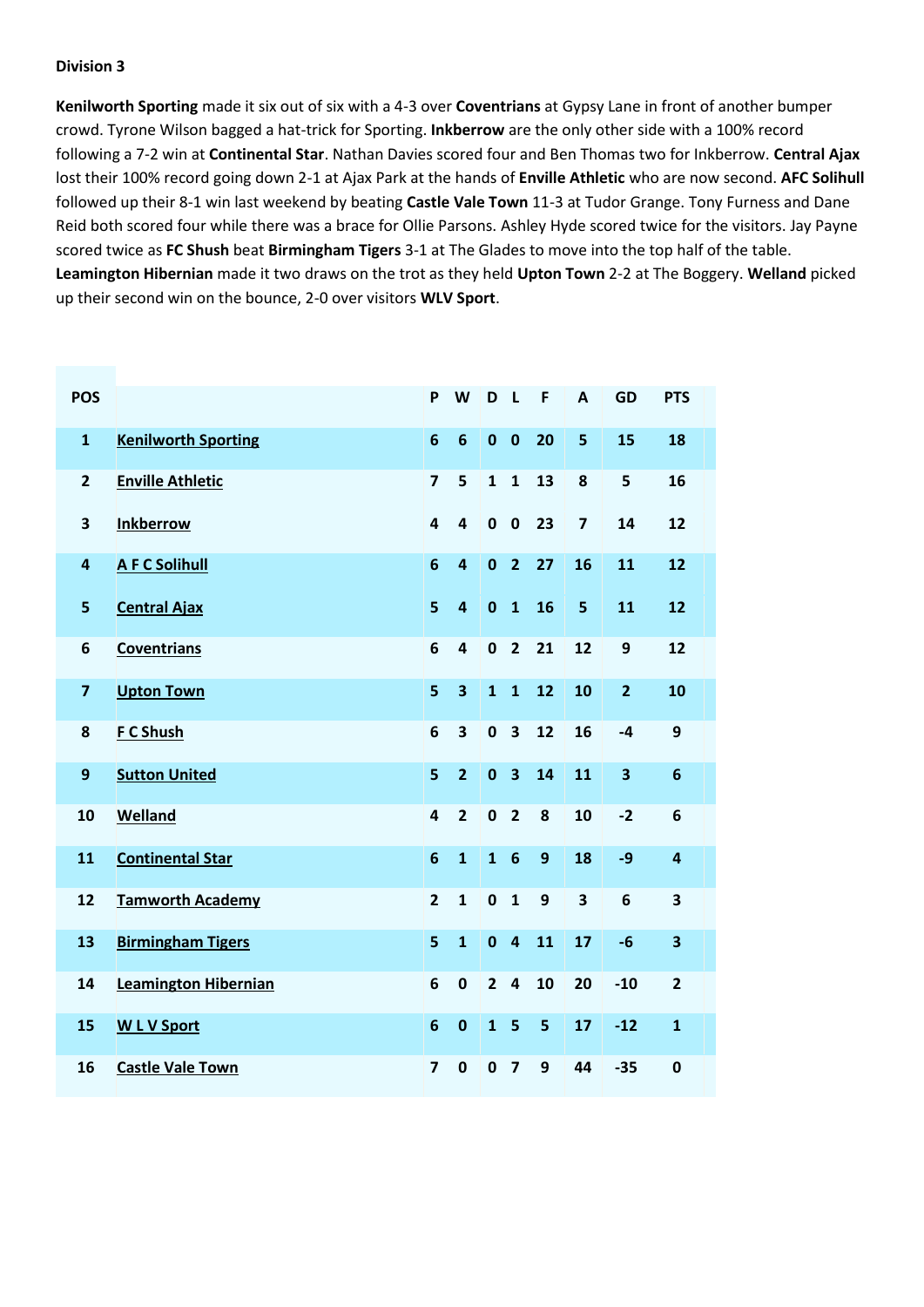#### **Division 4 / reserves**

#### **RESERVE DIVISION / DIVISION 4**

| <b>AFC Coventry Rangers</b> |  | 5 v 0 Bartley Reds        |
|-----------------------------|--|---------------------------|
| Boldmere Sports Res.        |  | 1 v 1 DSCUnited           |
| The Mikes                   |  | 5 v 0 Uttoxeter Town Res. |
| Worcester City Res.         |  | 1 v 2 FC Stratford Res.   |

| <b>POS</b>              |                                                 |                | PWDLF                               |                |                         |                         | A GD           | <b>PTS</b>              |
|-------------------------|-------------------------------------------------|----------------|-------------------------------------|----------------|-------------------------|-------------------------|----------------|-------------------------|
| $\mathbf{1}$            | <b>A F C Coventry Rangers</b>                   | 5 <sup>1</sup> |                                     |                | 4 0 1 19 4              |                         | 15             | 12                      |
| $\overline{2}$          | <b>D S C United</b>                             | 6              |                                     |                |                         | 3 1 2 15 17 -2          |                | 10                      |
| $\overline{\mathbf{3}}$ | <b>Worcester City Reserves</b>                  | $\mathbf{A}$   | 3 0 1 7                             |                |                         | $\overline{\mathbf{3}}$ | $\overline{a}$ | 9                       |
| 4                       | <b>Boldmere Sports &amp; Social Falcons Res</b> | $6 \mid$       |                                     |                | 2 2 2 10 10             |                         | 0              | 8                       |
| 5                       | <b>F C Stratford Reserves</b>                   |                | $5 \quad 2 \quad 1 \quad 2 \quad 9$ |                |                         | $11 - 2$                |                | $\overline{\mathbf{z}}$ |
| 6                       | <b>Uttoxeter Town Reserves</b>                  |                |                                     |                |                         | $5$ 2 0 3 7 12 -5       |                | 6                       |
| $\overline{7}$          | <b>The Mikes</b>                                |                |                                     |                | 5 1 2 2 12 11           |                         | $\mathbf{1}$   | 5                       |
| 8                       | <b>Gornal Colts Reserves</b>                    | $\mathbf{P}$   | 1 1 0 3                             |                |                         | $\mathbf{1}$            | $\overline{2}$ | 4                       |
| 9                       | <b>Gresley Rovers Reserves</b>                  | $\mathbf{R}$   | $\Omega$                            |                | $127$                   | 9 <sup>°</sup>          | $-2$           | $\mathbf{1}$            |
| 10                      | <b>Bartley Reds</b>                             | 3              | 0                                   | 0 <sup>3</sup> | $\overline{\mathbf{a}}$ | $15 - 11$               |                | 0                       |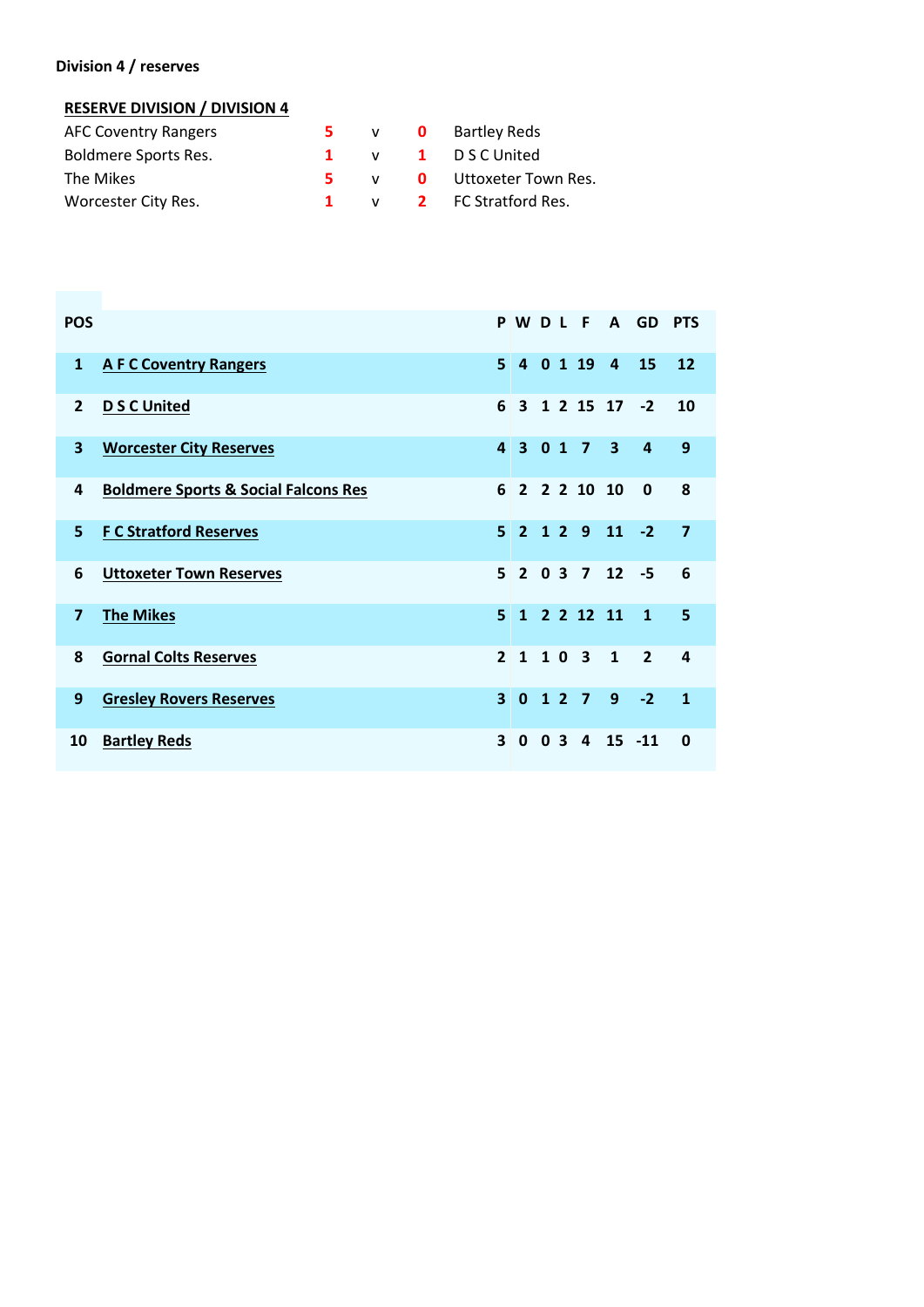#### **Under 21 East**

#### **UNDER 21 DIVISION EAST**

| AFC Rushden & Diamonds Elite | $\blacksquare$ | v            | $\mathbf{3}$ | Bedworth United                  |
|------------------------------|----------------|--------------|--------------|----------------------------------|
| Barwell                      | 5.             |              |              | v <b>0</b> Milton Keynes College |
| <b>Basford United</b>        | P.             | $\mathbf{v}$ |              | <b>P</b> FCV Stamford            |
| Heather St Johns             | 5.             |              |              | $v = 1$ Stoneygate Lions         |
| Loughborough University      | $\mathbf{2}$   |              |              | v <b>2</b> LFE Academy           |

| <b>POS</b>              |                                                 |       |  |              |                               | PWDLF A GD PTS     |                         |  |
|-------------------------|-------------------------------------------------|-------|--|--------------|-------------------------------|--------------------|-------------------------|--|
| $\mathbf{1}$            | <b>Heather St. John's U21</b>                   |       |  |              |                               | 4 4 0 0 16 3 13    | <b>12</b>               |  |
| $\overline{2}$          | <b>Loughborough University U21</b>              |       |  | 4 3 1 0 22 6 |                               | 16                 | 10                      |  |
| $\mathbf{3}$            | <b>Bedworth United U21</b>                      |       |  |              | $5$ 3 0 2 15 10 5             |                    | 9                       |  |
| 4                       | <b>AFC Rushden &amp; Diamonds U21</b>           |       |  |              | $5$ 2 1 2 6 8 -2              |                    | 7                       |  |
| 5                       | <b>Leicester Football Education Academy U21</b> | 41306 |  |              | $-5$                          | $\mathbf{1}$       | 6                       |  |
| 6                       | <b>Barwell FC U21</b>                           |       |  |              |                               | 6 1 1 4 11 21 -10  | 4                       |  |
| $\overline{\mathbf{z}}$ | <b>Basford United U21</b>                       |       |  |              | 2101431                       |                    | $\overline{\mathbf{3}}$ |  |
| 8                       | <b>Stoneygate Lions U21</b>                     |       |  |              | $3 \ 1 \ 0 \ 2 \ 7 \ 11 \ -4$ |                    | $\overline{\mathbf{3}}$ |  |
| 9                       | <b>Milton Keynes College U21 Elite</b>          |       |  |              |                               | $5$ 1 0 4 8 19 -11 | 3                       |  |
| 10                      | <b>FCV Stamford U21</b>                         |       |  |              | $2 \ 0 \ 0 \ 2 \ 1 \ 10 \ -9$ |                    | $\mathbf{0}$            |  |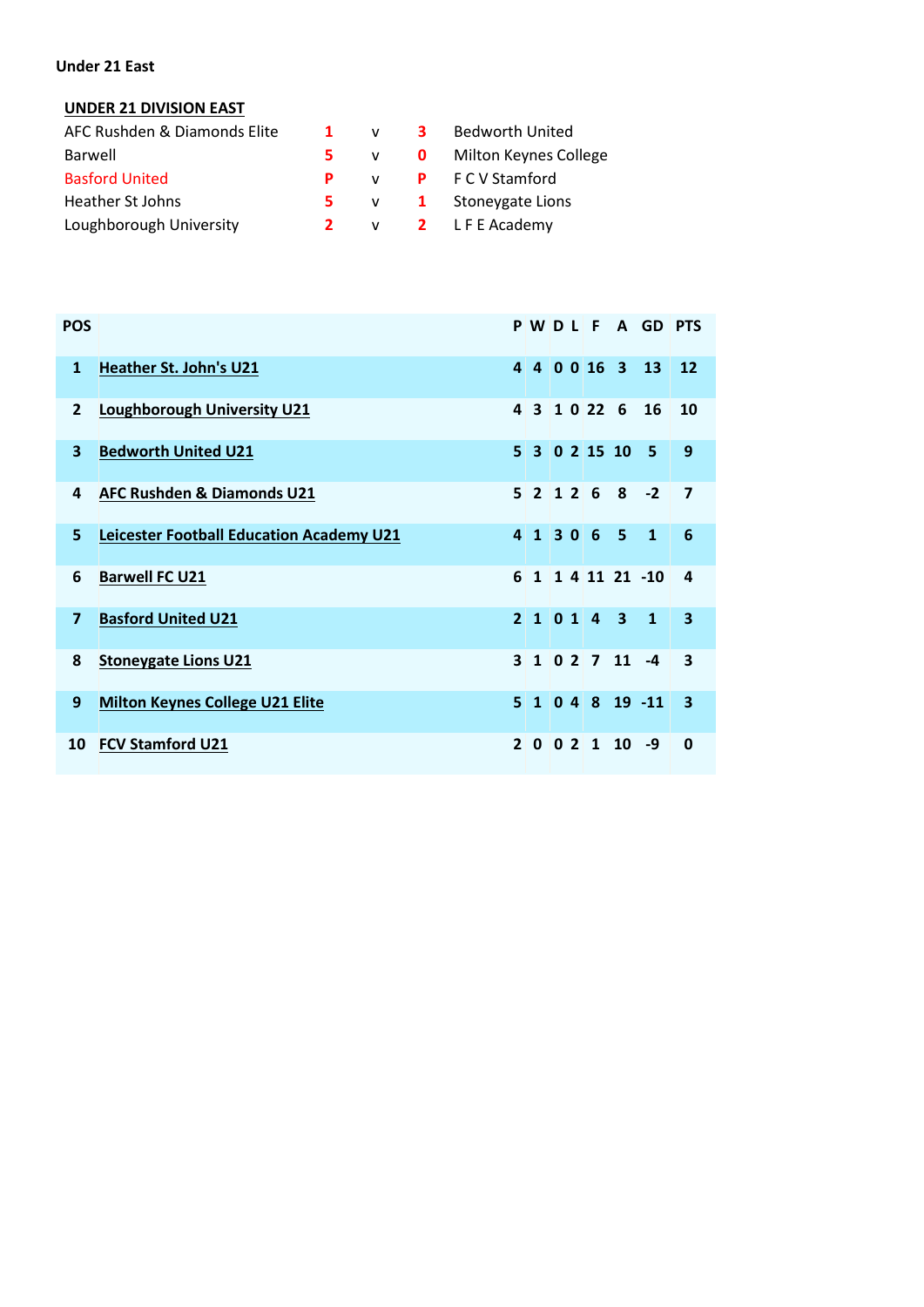#### **Under 21 West**

#### **UNDER 21 DIVISION WEST**

| AFC Birmingham YDC          | 4            |              | <b>0</b> Kidderminster Harriers |
|-----------------------------|--------------|--------------|---------------------------------|
| Cheltenham Town Development | $\mathbf{1}$ | $\mathsf{v}$ | 1 Redditch United               |
| <b>Gornal Youth</b>         | 0            |              | v 9 Rushall Olympic             |
| Halesowen Town              | 2            | $v = 1$      | Bewdley Town                    |
| <b>Stourport Swifts</b>     |              |              | v <b>1</b> Lane Head            |

| <b>POS</b>     |                                                 |             |  |                          | PWDLFAGDPTS                    |                         |
|----------------|-------------------------------------------------|-------------|--|--------------------------|--------------------------------|-------------------------|
| 1              | <b>Rushall Olympic U21</b>                      |             |  |                          | $6$ 5 0 1 41 4 37              | 15                      |
| $\overline{2}$ | <b>Halesowen Town U21</b>                       |             |  |                          | 6 4 1 1 26 6 20                | 13                      |
| 3              | <b>AFC Birmingham U21</b>                       |             |  |                          | 5 4 0 1 20 8 12                | 12                      |
| 4              | <b>Stourport Swifts U21</b>                     |             |  |                          | 5 3 1 1 27 12 15               | 10                      |
| 5              | <b>Redditch United U21</b>                      |             |  | 6 3 1 2 12 16 -4         |                                | 10                      |
| 6              | <b>Cheltenham Town U21 Hereford Development</b> |             |  | 6 2 2 2 10 14 -4         |                                | 8                       |
| 7              | <b>Allscott AFC U21</b>                         |             |  | $5$ 2 1 2 11 15 $-4$     |                                | $\overline{7}$          |
| 8              | <b>Kidderminster Harriers U21</b>               | 21016       |  | $\overline{\phantom{0}}$ | $\mathbf{1}$                   | 3                       |
| 9              | <b>Bewdley Town U21</b>                         |             |  |                          | $4$ 1 0 3 6 25 -19             | $\overline{\mathbf{3}}$ |
| 10             | Lane Head U21                                   |             |  |                          | $5 \t0 \t0 \t5 \t5 \t25 \t-20$ | $\mathbf 0$             |
| 11             | <b>Gornal Youth U21</b>                         | $6 \vert 0$ |  |                          | $ 060 34 $ -34                 | $\mathbf{0}$            |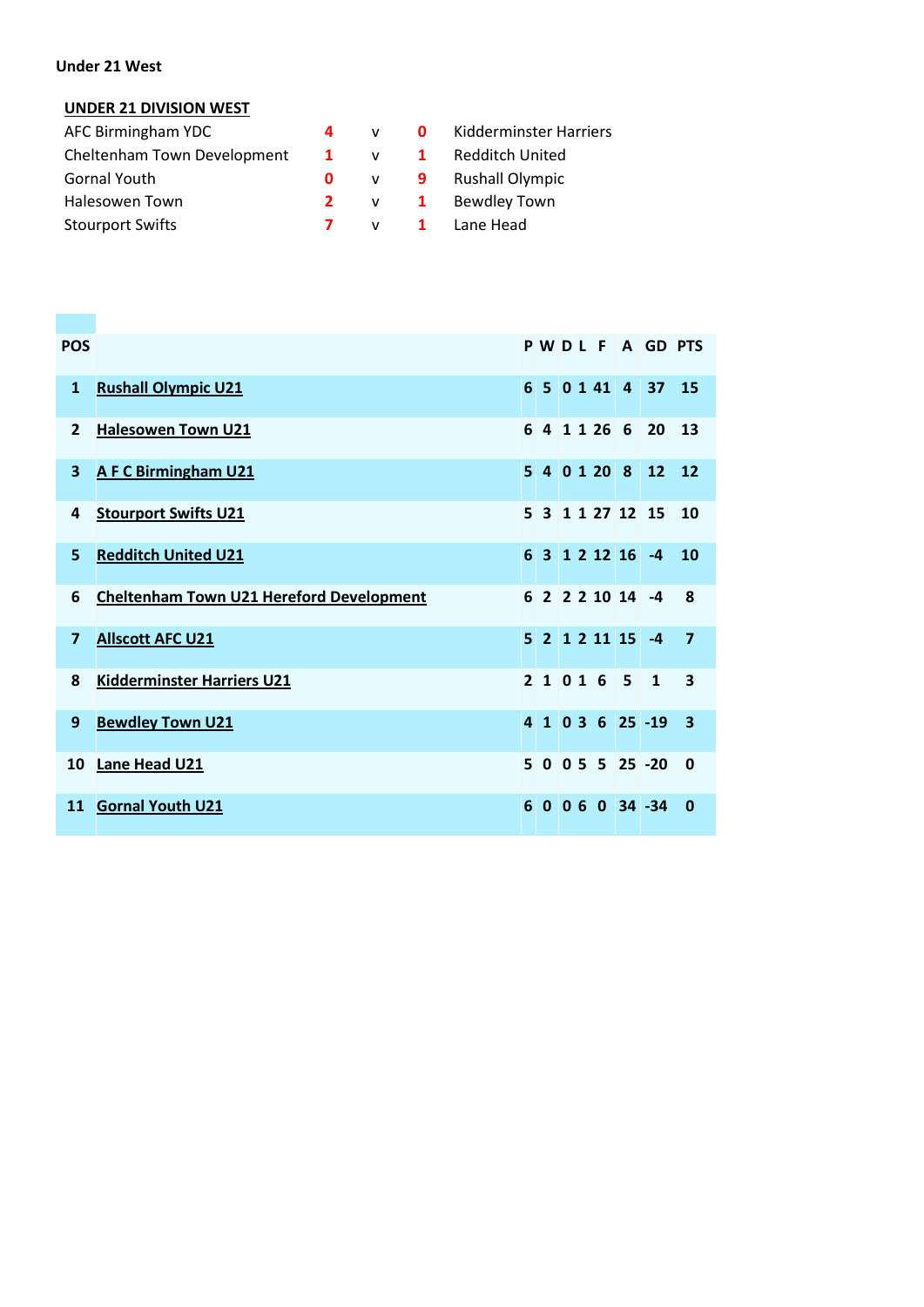#### **Under 21 Central**

#### **UNDER 21 DIVISION CENTRAL**

| <b>Bartley Reds</b>         |             |              | 4 v 1 FC Olympia               |
|-----------------------------|-------------|--------------|--------------------------------|
| <b>Boldmere St Michaels</b> | з.          |              | v <b>0</b> Lichfield City      |
| <b>Brocton</b>              | $2^{\circ}$ | <b>V</b>     | <b>O</b> Chasetown             |
| Romulus                     | 5.          |              | v <b>0</b> Castle Vale Town    |
| Silhill                     | 5.          | $\mathbf{V}$ | <b>2</b> AFC Solihull          |
| <b>Stafford Rangers</b>     | 4           | <b>V</b>     | <b>3</b> Sutton Coldfield Town |

| <b>POS</b>     |                                     | P                       | W                       | D L            |                         | - F          | A              | GD             | <b>PTS</b>              |
|----------------|-------------------------------------|-------------------------|-------------------------|----------------|-------------------------|--------------|----------------|----------------|-------------------------|
| $\mathbf{1}$   | <b>Romulus FC U21</b>               | 6                       | 5                       | $\mathbf{0}$   |                         | 1 28         | $\overline{7}$ | 21             | 15                      |
| $\overline{2}$ | Silhill U21                         | 5                       | 5                       |                |                         | $0$ 0 18     | 5              | 13             | 15                      |
| 3              | <b>Boldmere St Michaels U21</b>     | $\overline{4}$          | $\overline{4}$          |                |                         | $0$ 0 23     | $\overline{2}$ | 21             | 12                      |
| 4              | <b>Stafford Rangers U21</b>         | 5                       | 3                       | $\mathbf{1}$   | $\overline{\mathbf{1}}$ | 15           | 11             | 4              | 10                      |
| 5              | <b>Chasetown U21</b>                | $\overline{\mathbf{4}}$ | $\overline{\mathbf{3}}$ | $\mathbf{0}$   |                         | 1 24         | 6              | 18             | 9                       |
| 6              | <b>Brocton U21</b>                  | 5                       | $\overline{2}$          | 2 <sub>1</sub> |                         | 9            | 8              | $\mathbf{1}$   | 8                       |
| $\overline{7}$ | <b>Lichfield City U21</b>           | 6                       | $\overline{2}$          | $\mathbf{0}$   | $\overline{4}$          | 20           | 13             | $\overline{7}$ | $6\phantom{1}6$         |
| 8              | A F C Solihull U21                  | 5                       | $\overline{2}$          | $\mathbf{0}$   |                         | $3 \quad 12$ | 20             | -8             | 6                       |
| 9              | <b>Bartley Reds U21</b>             | 6                       | $\overline{2}$          |                |                         | $0$ 4 17     | 30             | $-13$          | $6\phantom{1}6$         |
| 10             | <b>Sutton Coldfield Town FC U21</b> | 6                       | $\mathbf{1}$            |                |                         | 1 4 15       | 17             | $-2$           | 4                       |
| 11             | F C Olympia U21                     | 6                       | $\mathbf{1}$            |                | 0 <sub>5</sub>          | 10           | 34             | $-24$          | $\overline{\mathbf{3}}$ |
| 12             | <b>Castle Vale Town U21</b>         | 6                       | $\mathbf 0$             | $\mathbf{0}$   | 6                       | 8            | 46             | $-38$          | $\mathbf 0$             |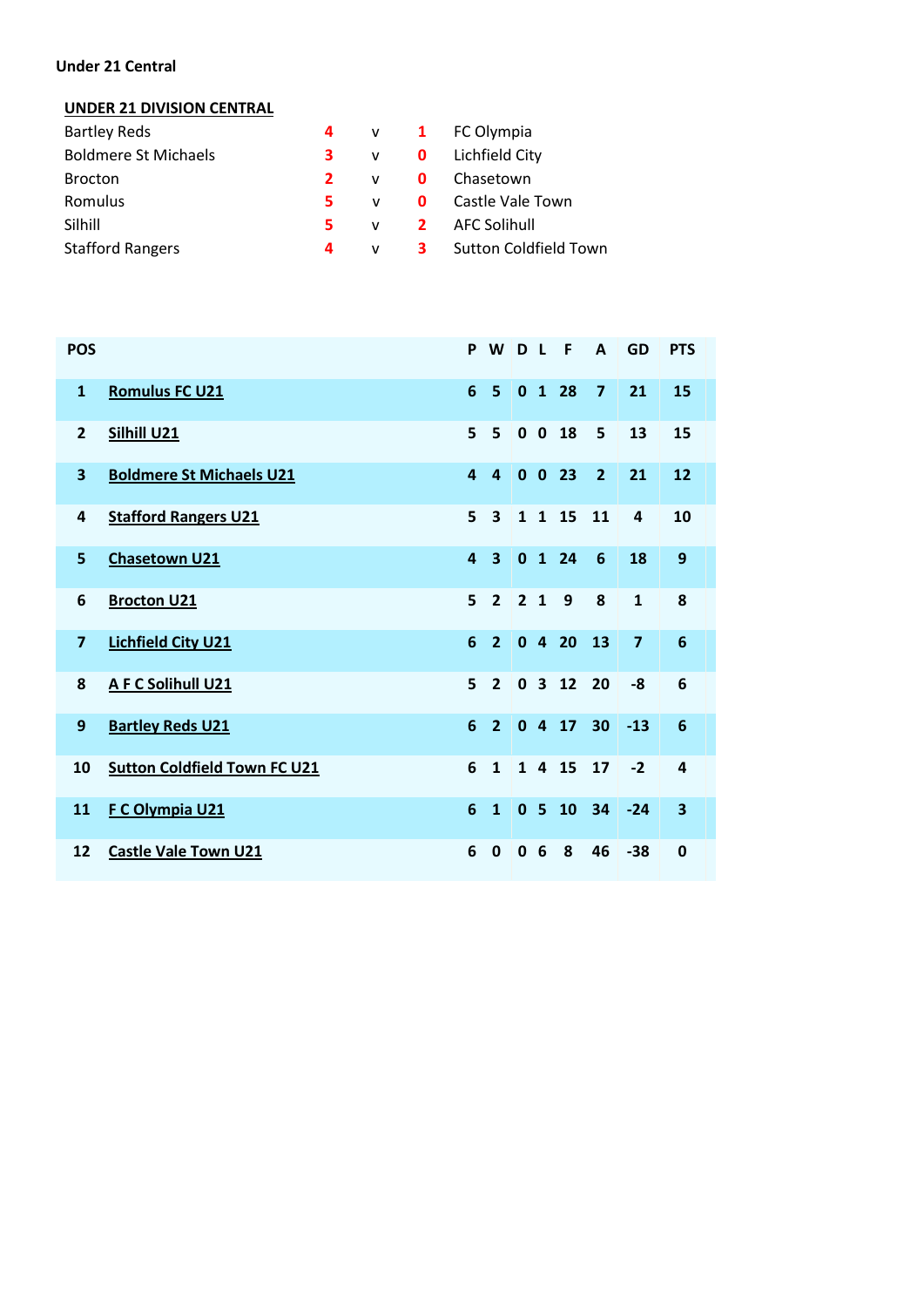**Leading goalscorers**

**Premier Division**

| <b>Romario Martin</b> | <b>Highgate United/ Walsall Wood</b> | 10 |
|-----------------------|--------------------------------------|----|
| <b>Alex Marshall</b>  | <b>Long Eaton United</b>             | 10 |
| Jordan Harrison       | <b>Lye Town</b>                      | 9  |
| <b>Danny Munday</b>   | <b>Gresley Rovers</b>                | 9  |
| <b>Jake Gosling</b>   | <b>Sporting Khalsa</b>               | 8  |
| <b>Jack Watts</b>     | <b>Stourport Swifts</b>              | 8  |
| <b>Nick Seabourne</b> | <b>Racing Club Warwick</b>           | 7  |
| <b>Jamie Walker</b>   | <b>Long Eaton United</b>             | 7  |
| <b>Josh McKenzie</b>  | <b>Sporting Khalsa</b>               | 6  |
| <b>Sammy Prince</b>   | <b>Lye Town</b>                      | 6  |
| <b>Sean Brain</b>     | <b>Worcester City</b>                | 5  |
| <b>Ben Hutchinson</b> | <b>Newark</b>                        | 5  |
| <b>Lewis McPike</b>   | <b>Tividale</b>                      | 5  |
| <b>Danny Meadows</b>  | <b>Newark</b>                        | 5  |
| <b>Dan Smith</b>      | <b>Tividale</b>                      | 5  |
| <b>Craig Westcarr</b> | <b>Newark</b>                        | 5  |
| <b>Kenan Layton</b>   | <b>Selston</b>                       | 4  |
| <b>Rikardo Reid</b>   | <b>Sporting Khalsa</b>               | 4  |
| <b>Tom Smith</b>      | <b>Racing Club Warwick</b>           | 4  |
| <b>Jack Till</b>      | <b>AFC Wulfrunians</b>               | 4  |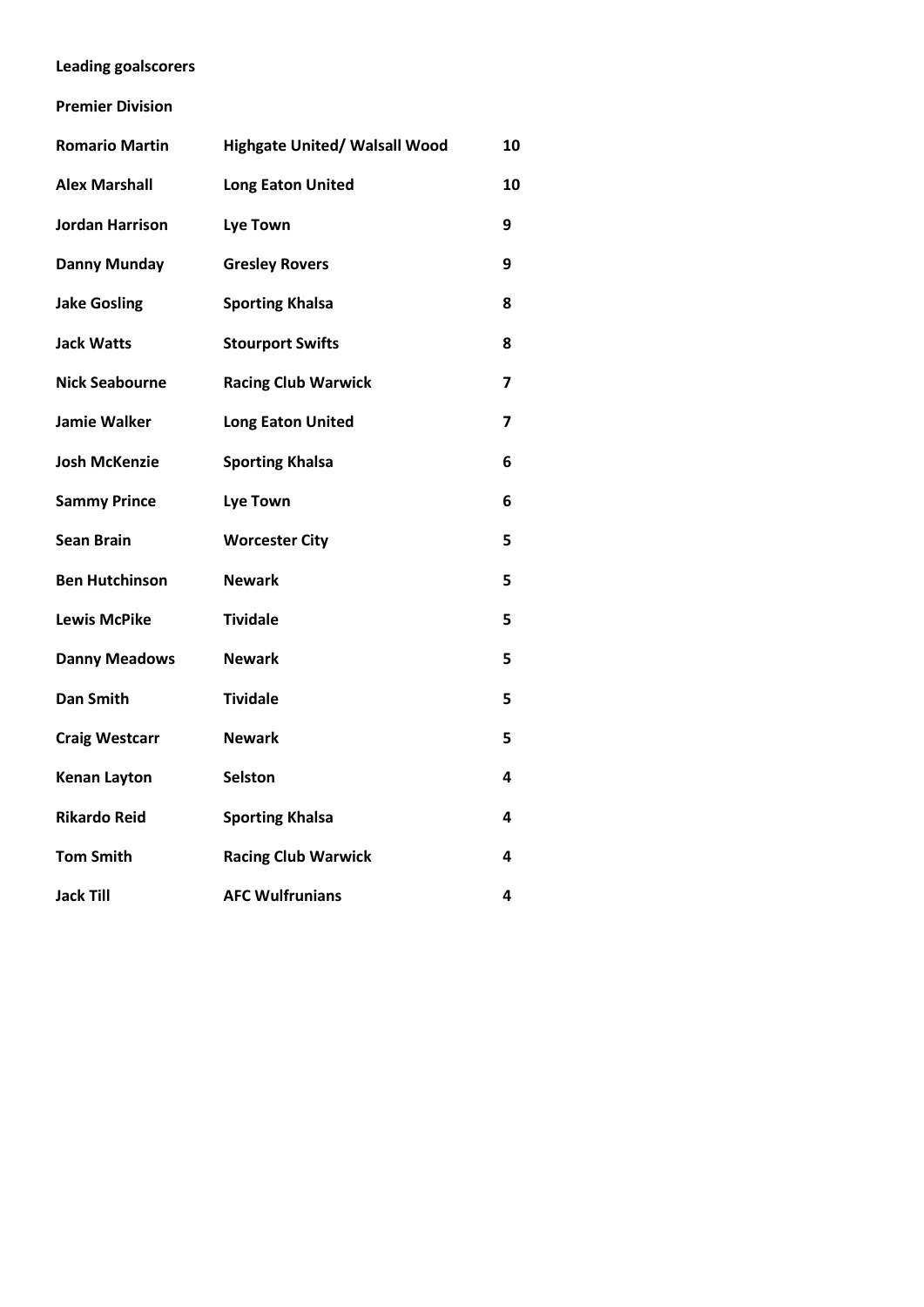| <b>Matt Gardner</b>    | <b>Lichfield City</b>     | 14 |
|------------------------|---------------------------|----|
| <b>James Curley</b>    | <b>Uttoxeter Town</b>     | 10 |
| <b>Chris Lloyd</b>     | Hinckley                  | 8  |
| <b>Connor Richins</b>  | <b>Stapenhill</b>         | 7  |
| <b>Jordan Wade</b>     | <b>Chelmsley Town</b>     | 7  |
| <b>Liam Read</b>       | <b>Leicester Road</b>     | 6  |
| <b>Liam Robinson</b>   | Rocester                  | 6  |
| Jordan Wilson          | <b>Ashby Ivanhoe</b>      | 6  |
| <b>Sam Belcher</b>     | <b>Atherstone Town</b>    | 5  |
| <b>Jack Edwards</b>    | <b>Heath Hayes</b>        | 5  |
| <b>Mark Magee</b>      | <b>Studley</b>            | 5  |
| <b>Doug Price</b>      | <b>Uttoxeter Town</b>     | 5  |
| <b>Max Turner</b>      | <b>Paget Rangers</b>      | 5  |
| <b>Simon Alcott</b>    | <b>Leicester Road</b>     | 4  |
| <b>Emile Beckford</b>  | <b>Cadbury Athletic</b>   | 4  |
| <b>Dan Carter</b>      | <b>Studley</b>            | 4  |
| <b>Jack Dundas</b>     | <b>Rocester</b>           | 4  |
| <b>Sam Grouse</b>      | <b>Ashby Ivanhoe</b>      | 4  |
| Sean Kavanagh          | <b>Coventry Copsewood</b> | 4  |
| <b>Matt Langham</b>    | <b>Leicester Road</b>     | 4  |
| <b>Chevron Mahoney</b> | <b>Kirby Muxloe</b>       | 4  |
| <b>Conor McEwan</b>    | <b>Nuneaton Griff</b>     | 4  |
| <b>Alex Naughton</b>   | <b>Atherstone Town</b>    | 4  |
| <b>Kieran Nesbitt</b>  | <b>Chelmsley Town</b>     | 4  |
| <b>Anwar Olugbon</b>   | <b>Stafford Town</b>      | 4  |
| <b>Callum Riddell</b>  | <b>Stapenhill</b>         | 4  |
| <b>Nathan Scott</b>    | <b>Stafford Town</b>      | 4  |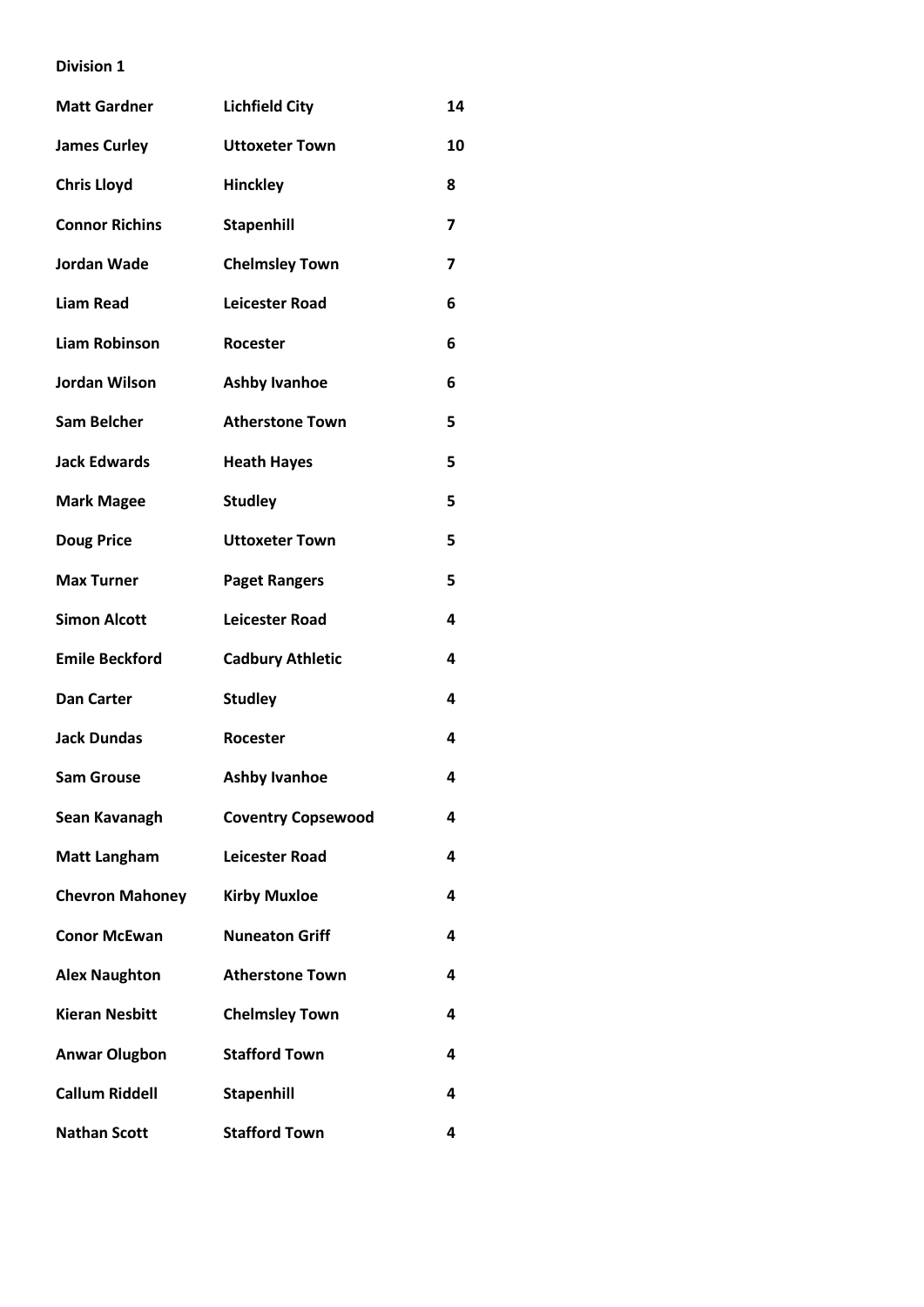| <b>Louis Bridges</b>                 | Knowle                     | 7 |
|--------------------------------------|----------------------------|---|
| <b>Kyle Hudlin</b>                   | <b>Solihull United</b>     | 7 |
| <b>Nasser Eidan</b>                  | <b>Barnt Green Spartak</b> | 5 |
| <b>Connor Perry-Holmes Feckenham</b> |                            | 5 |
| <b>Joel Hughes</b>                   | <b>Earlswood Town</b>      | 4 |
| <b>Jordan McKenzie</b>               | <b>Earlswood Town</b>      | 4 |
| <b>Yousef Semlali</b>                | <b>Boldmere Sports</b>     | 4 |
| <b>Matthew Shepherd</b>              | <b>Coventry Alvis</b>      | 4 |
| <b>Mark Steele</b>                   | <b>Barnt Green Spartak</b> | 4 |
| <b>Alex Andrews</b>                  | <b>Coventry Alvis</b>      | 3 |
| <b>John Baker</b>                    | <b>Solihull United</b>     | 3 |
| <b>Sam Delaney</b>                   | <b>Solihull United</b>     | 3 |
| <b>Christian Henry</b>               | <b>Alcester Town</b>       | 3 |
| <b>Scott Rickards</b>                | <b>Coton Green</b>         | 3 |
| <b>Demetrius Smikle</b>              | <b>Coton Green</b>         | 3 |
| <b>Petar Tonchev</b>                 | <b>FC Stratford</b>        | 3 |
| <b>Sam Wills</b>                     | <b>Northfield Town</b>     | 3 |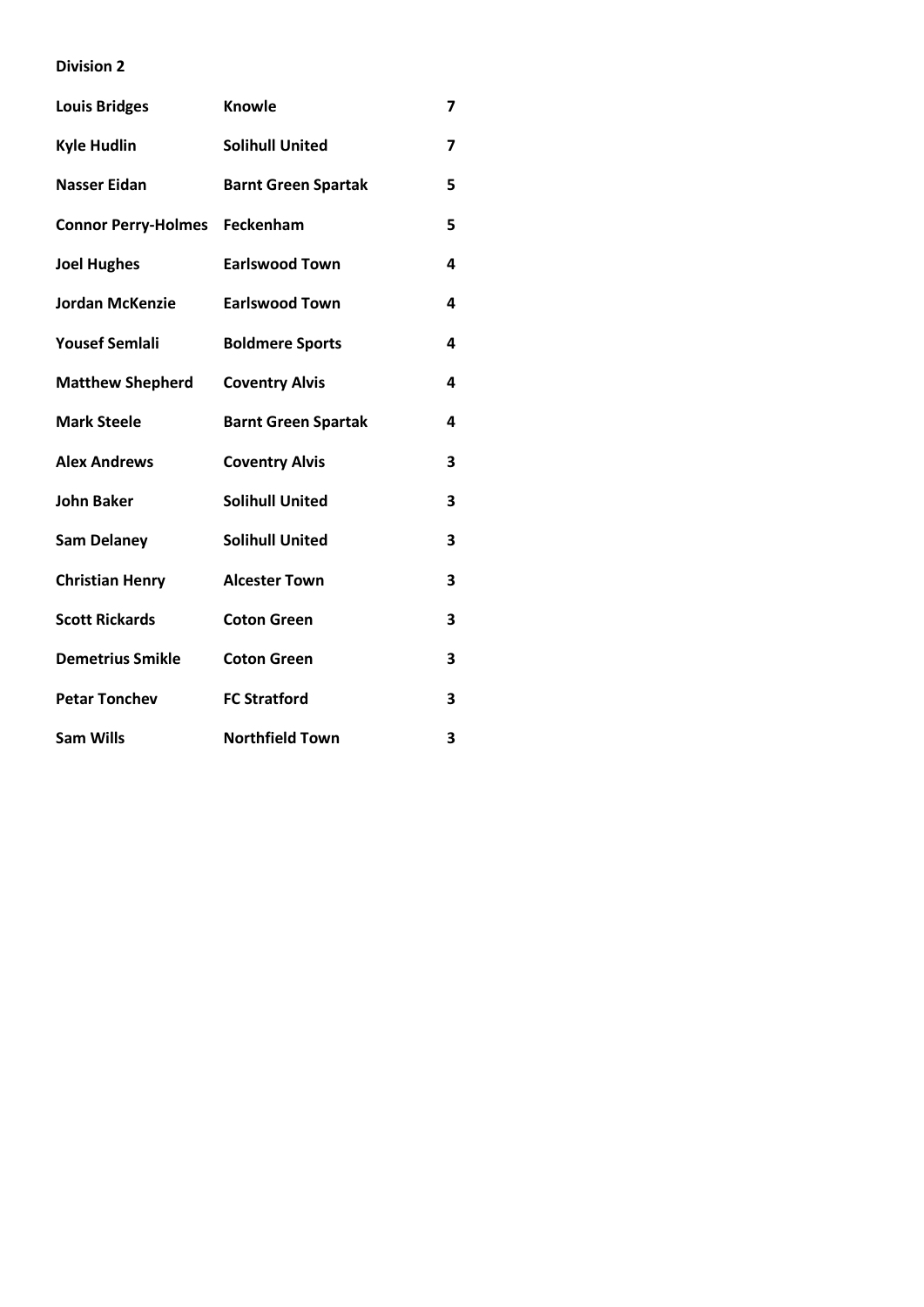| <b>Nathan Davies</b>                         | <b>Inkberrow</b>            | 11 |
|----------------------------------------------|-----------------------------|----|
| Jeremie Agholor                              | <b>Coventrians</b>          | 8  |
| <b>Leighton Hines</b>                        | <b>Sutton United</b>        | 8  |
| <b>Tony Furness</b>                          | <b>AFC Solihull</b>         | 7  |
| <b>Curtis Cutts</b>                          | <b>Leamington Hibernian</b> | 6  |
| <b>Jay Higgins-Pugsley</b>                   | <b>Inkberrow</b>            | 6  |
| <b>Dane Reid</b>                             | <b>AFC Solihull</b>         | 6  |
| <b>Tyrone Wilson</b>                         | <b>Kenilworth Sporting</b>  | 6  |
| <b>Jim Dale</b>                              | <b>Sutton United</b>        | 5  |
| <b>Jordan Lewis</b>                          | <b>Central Ajax</b>         | 5  |
| <b>Ollie Parsons</b>                         | <b>AFC Solihull</b>         | 5  |
| <b>Luke Steer</b>                            | <b>Kenilworth Sporting</b>  | 5  |
| <b>Ben Thomas</b>                            | <b>Inkberrow</b>            | 5  |
| <b>Lewis Chester</b>                         | <b>Coventrians</b>          | 4  |
| <b>Harrison James</b>                        | <b>Tamworth Academy</b>     | 4  |
| <b>Jack Martin</b>                           | <b>Enville Athletic</b>     | 4  |
| <b>Nathan McGarrity</b>                      | <b>Coventrians</b>          | 4  |
| <b>Jay Payne</b>                             | <b>FC Shush</b>             | 4  |
| <b>Jordan Perrins</b>                        | <b>FC Shush</b>             | 4  |
| <b>Sean Smith</b>                            | Welland                     | 4  |
| <b>Charles Weston-Hales Continental Star</b> |                             | 4  |
| <b>Tom Altay</b>                             | <b>AFC Solihull</b>         | 3  |
| <b>Louis Andrews</b>                         | <b>AFC Solihull</b>         | 3  |
| Zaqib Hussain                                | <b>Upton Town</b>           | 3  |
| <b>Ashley Hyde</b>                           | <b>Castle Vale Town</b>     | 3  |
| <b>Connor Rich</b>                           | <b>Enville Athletic</b>     | 3  |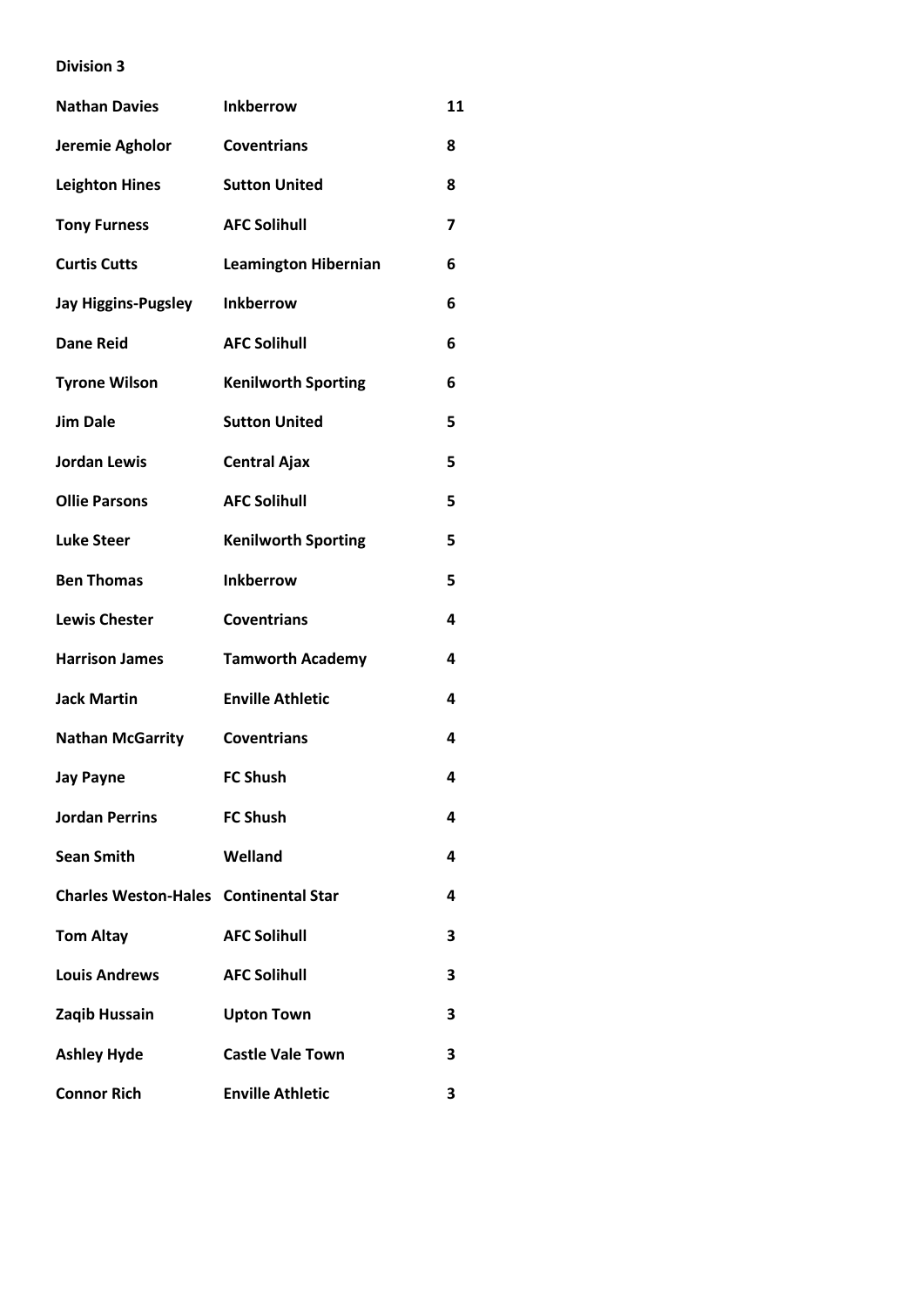#### **Division 4 / reserves**

| Rabab Ali            | <b>DSC United</b>           | q |
|----------------------|-----------------------------|---|
| Fola Fagembi         | <b>AFC Coventry Rangers</b> |   |
| <b>Joe Gardner</b>   | <b>AFC Coventry Rangers</b> | 4 |
| <b>Jordan Powell</b> | <b>AFC Coventry Rangers</b> |   |
| <b>Liam Doyle</b>    | <b>AFC Coventry Rangers</b> |   |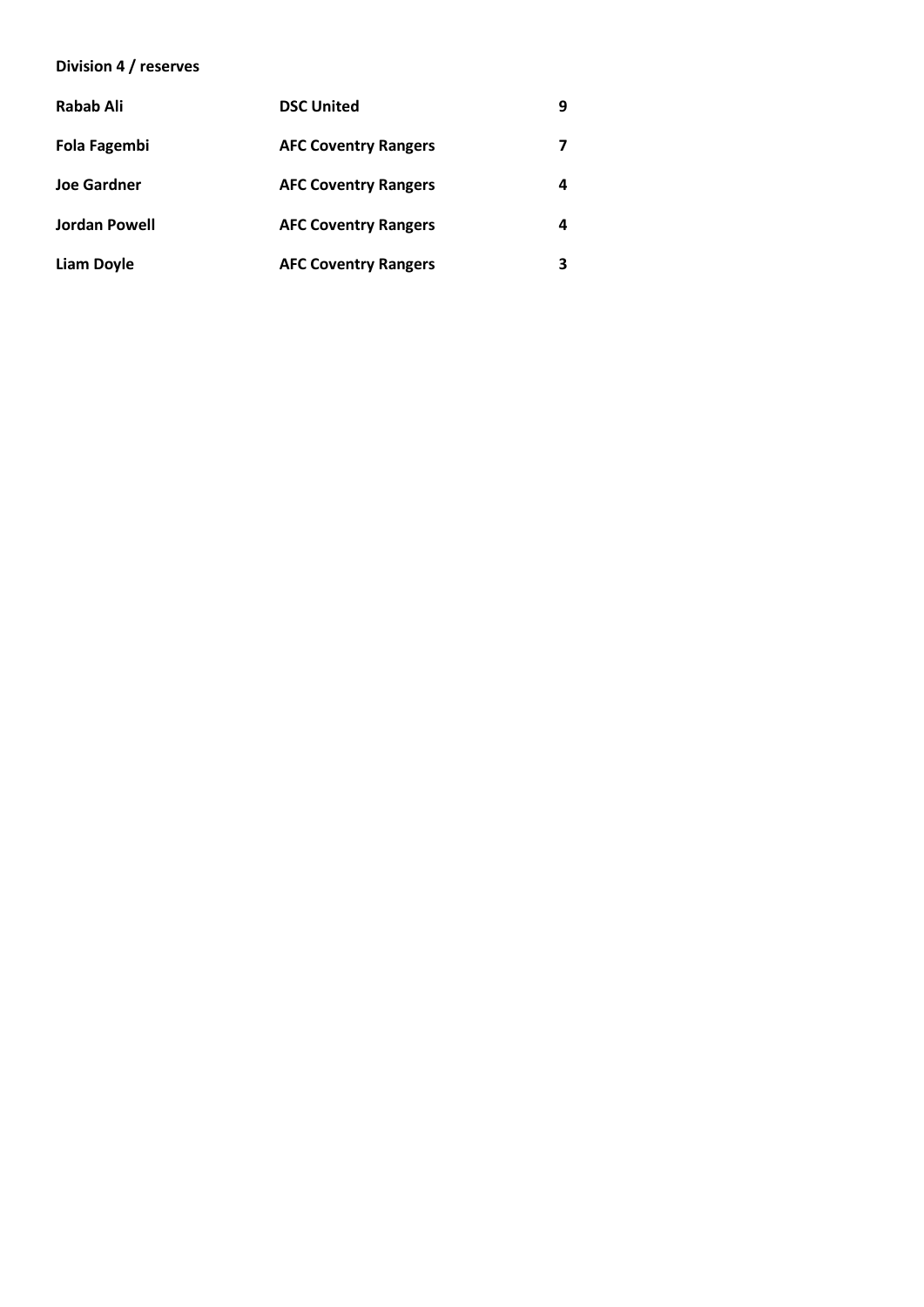#### **Under 21 Divisions**

| <b>Elliott Lees</b>     | <b>Stourport Swifts</b>        | 11                      |
|-------------------------|--------------------------------|-------------------------|
| <b>Owen Watkins</b>     | <b>Romulus</b>                 | 10                      |
| <b>Ross Thomas</b>      | <b>Romulus</b>                 | 8                       |
| <b>Harvey Ablett</b>    | <b>Loughborough University</b> | $\overline{\mathbf{z}}$ |
| <b>Rob Barnett</b>      | <b>AFC Birmingham</b>          | $\overline{\mathbf{z}}$ |
| <b>Max Dixon</b>        | <b>Rushall Olympic</b>         | $\overline{\mathbf{z}}$ |
| <b>Kyle Jardine</b>     | <b>Heather St Johns</b>        | $\overline{\mathbf{z}}$ |
| <b>Alex McSkeane</b>    | <b>Boldmere St Michaels</b>    | 7                       |
| <b>Joe Thompson</b>     | Chasetown                      | $\overline{ }$          |
| <b>Reece Ledwidge</b>   | Chasetown                      | 6                       |
| <b>Ronan Sheehan</b>    | <b>Rushall Olympic</b>         | 6                       |
| <b>Itai Allen</b>       | <b>Rushall Olympic</b>         | 5                       |
| <b>Kaine Butler</b>     | <b>Halesowen Town</b>          | 5                       |
| <b>Jack Dew</b>         | <b>Rushall Olympic</b>         | 5                       |
| <b>Jarro Scott</b>      | <b>Bedworth United</b>         | 5                       |
| <b>Kemarl Campbell</b>  | <b>Redditch United</b>         | 4                       |
| <b>Harry Crook</b>      | <b>Boldmere St Michaels</b>    | 4                       |
| Joshua Grosvenor        | Silhill                        | 4                       |
| <b>Nathan Harrison</b>  | <b>Bartley Reds</b>            | 4                       |
| <b>Bisensio Kamilo</b>  | <b>Cheltenham Town</b>         | 4                       |
| <b>Harvey Lewis</b>     | <b>Allscott</b>                | 4                       |
| <b>Tai Lowry</b>        | <b>Romulus</b>                 | 4                       |
| <b>Nazaire Mangundu</b> | <b>AFC Birmingham</b>          | 4                       |
| <b>Eesa Sawyers</b>     | <b>Rushall Olympic</b>         | 4                       |
| <b>Myles Simpson</b>    | <b>Halesowen Town</b>          | 4                       |
| <b>Nathan Weir</b>      | <b>Halesowen Town</b>          | 4                       |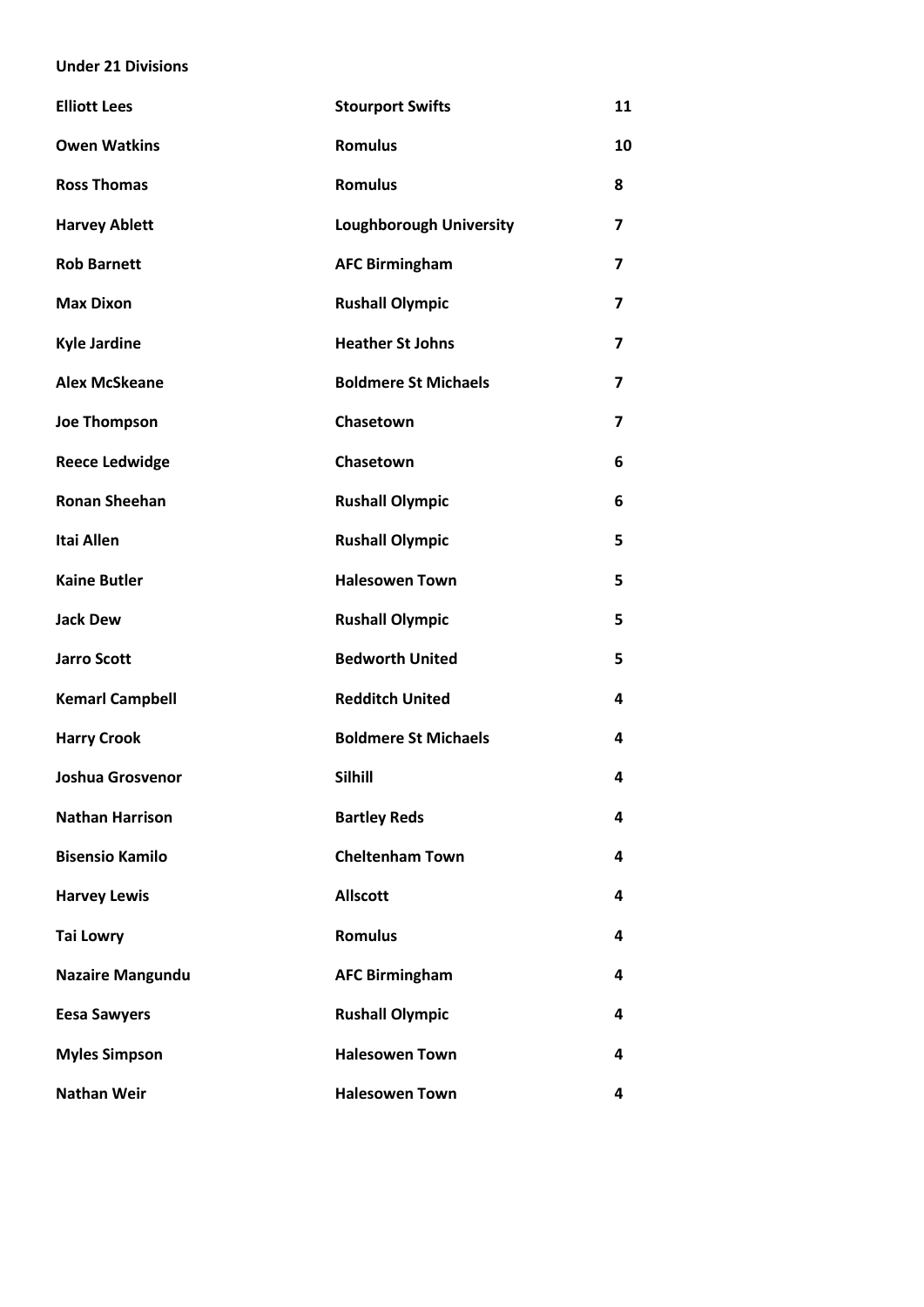| <b>Average Attendance (League Games Only)</b> |     |  |  |
|-----------------------------------------------|-----|--|--|
| <b>Worcester City</b>                         | 300 |  |  |
| <b>Newark</b>                                 | 299 |  |  |
| <b>Gresley Rovers</b>                         | 264 |  |  |
| Hinckley                                      | 221 |  |  |
| <b>Kenilworth Sporting</b>                    | 209 |  |  |
| <b>Atherstone Town</b>                        | 199 |  |  |
| <b>Romulus</b>                                | 153 |  |  |
| <b>Sporting Khalsa</b>                        | 138 |  |  |
| <b>Walsall Wood</b>                           | 135 |  |  |
| <b>Uttoxeter Town</b>                         | 133 |  |  |
| <b>Boldmere St Michaels</b>                   | 128 |  |  |
| <b>Ashby Ivanhoe</b>                          | 126 |  |  |
| <b>Paget Rangers</b>                          | 126 |  |  |
| <b>Selston</b>                                | 124 |  |  |
| <b>Racing Club Warwick</b>                    | 121 |  |  |
| <b>Stapenhill</b>                             | 118 |  |  |
| <b>Tividale</b>                               | 118 |  |  |
| <b>Chelmsley Town</b>                         | 116 |  |  |
| <b>Redditch Borough</b>                       | 115 |  |  |
| <b>AFC Wulfrunians</b>                        | 113 |  |  |
| <b>Long Eaton United</b>                      | 104 |  |  |
| <b>Stourport Swifts</b>                       | 103 |  |  |
| <b>Lye Town</b>                               | 103 |  |  |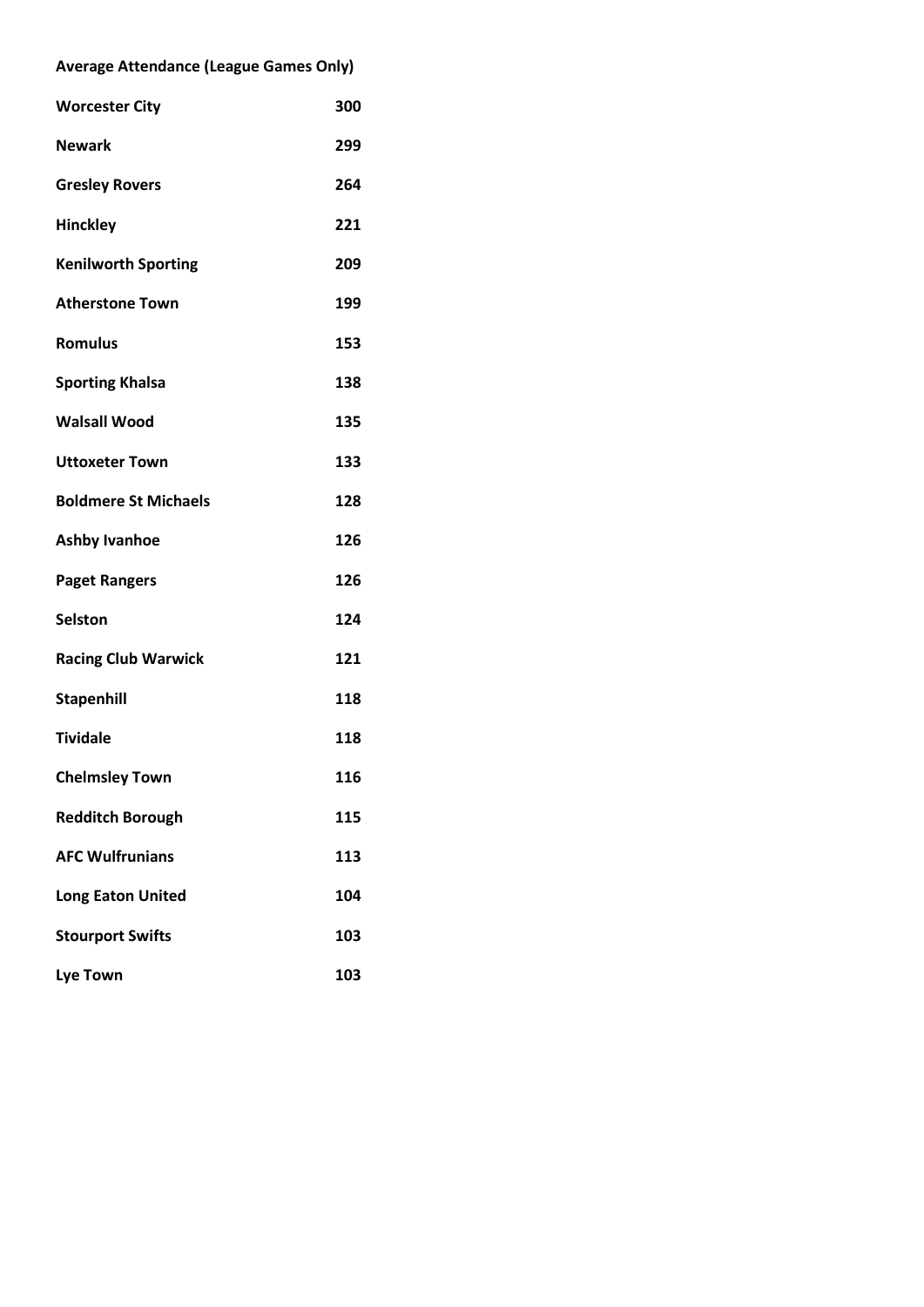#### **Preview**

#### **Buildbase FA Vase 2nd Round Qualifying**

#### **Romulus (MFLP) v Leicester Road (MFL1)**

Premier Division Romulus and Division 1 Leicester Road have each only lost one game this season. Roms are 4<sup>th</sup> in the Premier Division but have found goals hard to come by. Leicester Road beat premier Division Haughmond in the previous round and had won all their matches to date until they were beaten in midweek at Uttoxeter Town. Should be a close encounter

#### **Rocester (MFL1) vs Bewdley Town (WMRL)**

Rocester are on a decent run of form, unbeaten in three and finding the net with regular intervals. They have been boosted by the return of last season's top scorer Jordan Dodd. Bewdley's season hasn't really started yet with only two league games, the last a remarkable 5-5 draw with Pershore Town. They reached this round with an excellent win at Wolverhampton Sporting Community.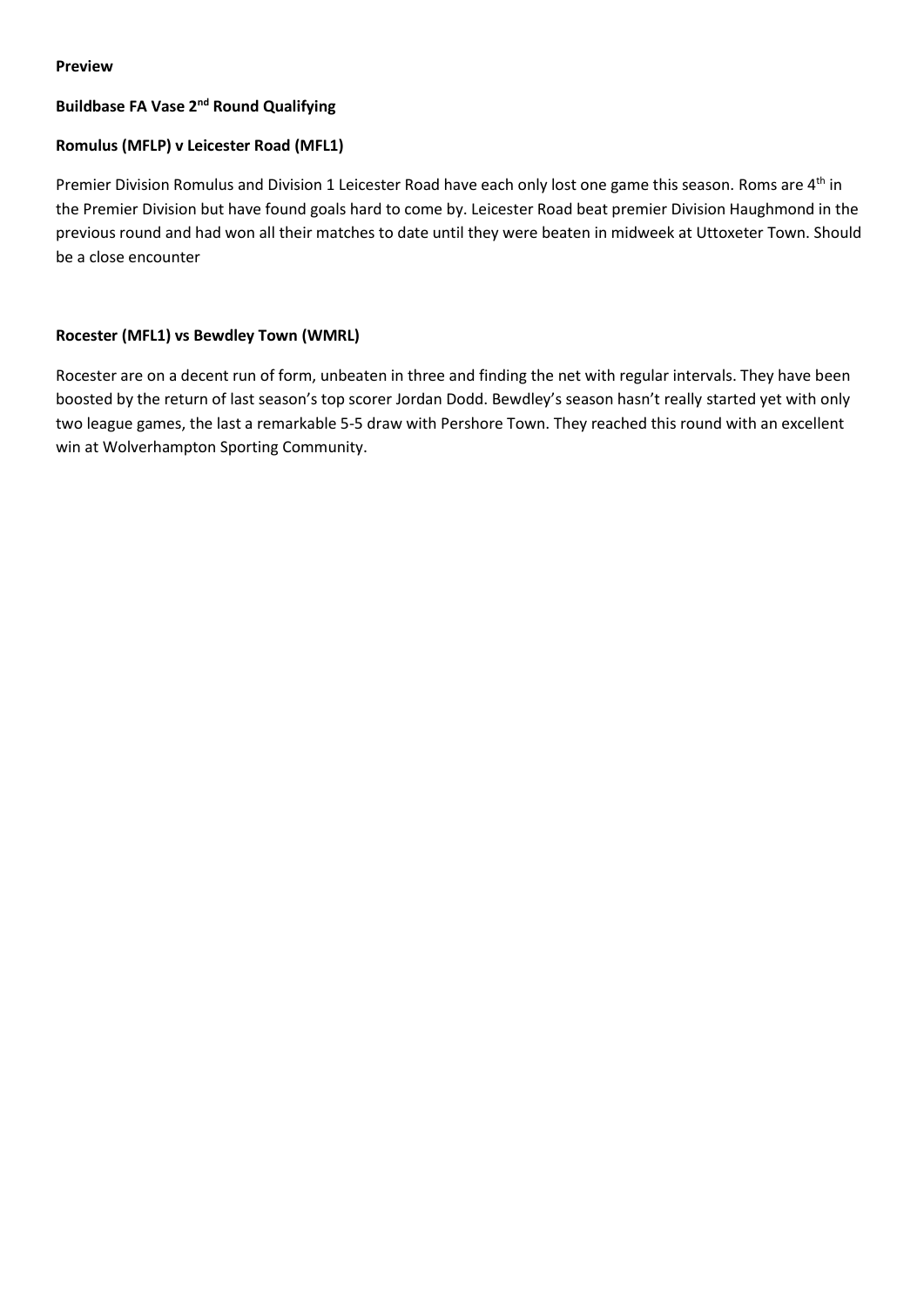#### **Premier Division**

Something will have to give as the top two face off at Grange Park. Both **Long Eaton United** and **Sporting Khalsa** have dropped just two points this season and they have scored 57 goals between them. Should be a great game for the neutral. **Newark** join the top two with having dropped just two points and they host **AFC Wulfrunians** who are unbeaten in five. **Gresley Rovers** welcome **Worcester City** to The Moat Ground in a game between two of the top supported sides in the division. New-look Rovers have been scoring plenty in recent games at The Moat while City have found points hard to come by away from Claines Lane. **Stourport Swifts** are on a run of four unbeaten with three wins. They welcome **Walsall Wood** to Walshes Meadow with The Wood having not picked up a point away from home this season. **Boldmere St Michaels** will hope to bounce back from a heavy midweek defeat when they welcome **Racing Club Warwick** to The Trevor Brown Memorial Ground. The Racers come into the game on the back of two excellent away performances in the past week. **Coventry Sphinx** are without a win in four after they had made a fine start to the season. They welcome **Lye Town** to the Ryona Engineering Supplies Stadium with the Flyers gathering improved results of late. **Coventry United** welcome **Haughmond** to The Butts Park Arena for their fifth consecutive home game. Conversely, Haughmond have played six of their seven league games away from the Sports Village picking up their only point at Walsall Wood. **Heather St Johns** welcome **Tividale** to St John's park with the teams coming into the game on the back of mixed results. Heather have just one win in their last five while Tividale were bundled out of the FA Vase last weekend and then bounced back with a 7-1 win over Boldmere in midweek.

#### **TUESDAY 20th OCTOBER 2020**

| <b>Coventry Sphinx</b>  | v | Selston                     |
|-------------------------|---|-----------------------------|
| Heather St Johns        | v | Walsall Wood                |
| Long Eaton United       | v | <b>Boldmere St Michaels</b> |
| <b>Stourport Swifts</b> | v | <b>Gresley Rovers</b>       |
| Tividale                | v | Haughmond                   |
|                         |   |                             |

#### **WEDNESDAY 21st OCTOBER 2020**

| <b>Coventry United</b> |  | Newark |
|------------------------|--|--------|
|------------------------|--|--------|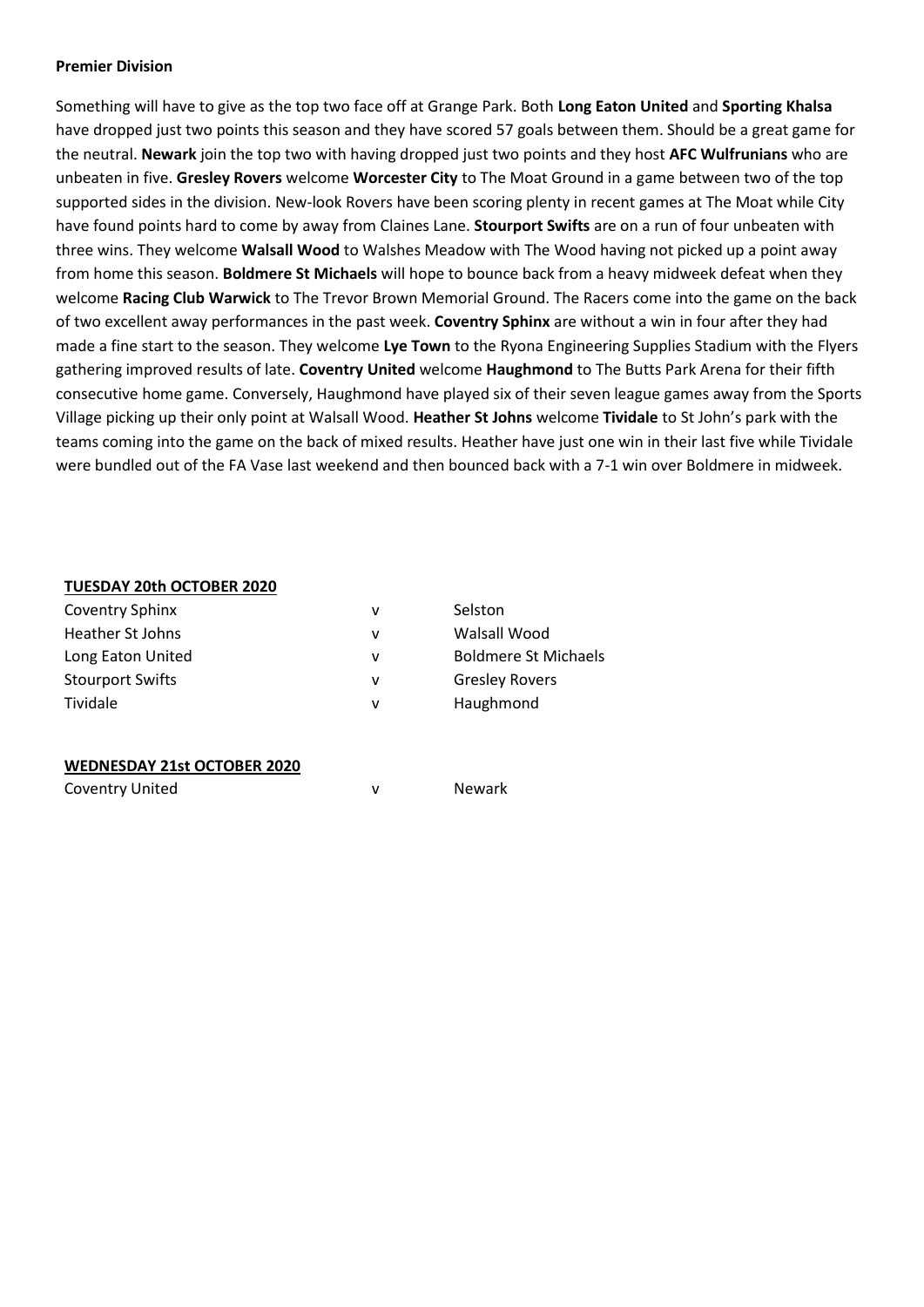Leaders **Lichfield City** welcome **Atherstone Town** to The City Ground which sees Ivor Green and a handful of players up against their former side. This will add to the atmosphere but with both expected to be challenging for the top four this season, points rather than bragging rights are the most important. **Uttoxeter Town** can climb to 2nd place if they can take three points off visitors **Stapenhill**. Uttoxeter are on a run of five straight league wins while Stapenhill come to Oldfields on the back of an excellent FA Vase win at Step 5 Tividale. **Ashby Ivanhoe** welcome **Cadbury Athletic** to the NFU Sports Ground. Ashby have won three of their last four in the league to move into the top six. The Chocolatemen have lost their last four in the league but stunned league leaders Lichfield City in the FA Vase last weekend. **Chelmsley Town** welcome **Brocton** to Pack Meadow. Chelmsley have lost four of their five home games this season which leaves them in 14<sup>th</sup> place. The Badgers have lost once this season and are unbeaten away from home. **Coventry Copsewood** welcome **Paget Rangers** to Allards Way for a game near the foot of the table. Both sides score and concede plenty so it should be an entertaining afternoon. Mid-table **Kirby Muxloe** host 16th placed **Stafford Town**. Kirby have lost just the one league game this season and had an excellent win in midweek despite being down to ten men. Stafford have conceded eighteen goals in their last five league games but did well to come from 2-0 down to grab a point in midweek. 7th meets 9th at The Pingles Stadium with **Nuneaton Griff** hosting **Studley**. Griff have lost three of their last four, failing to score in each of those games, yet scored six in the other. Studley were on a run of six unbeaten until they lost to league leaders Lichfield in midweek.

#### **TUESDAY 20th OCTOBER 2020**

| <b>Brocton</b> | <b>Stafford Town</b> |
|----------------|----------------------|
| Kirby Muxloe   | Stapenhill           |
| Rocester       | Hinckley AFC         |

#### **WEDNESDAY 21st OCTOBER 2020**

| Cadbury Athletic |  | Atherstone Town |
|------------------|--|-----------------|
|------------------|--|-----------------|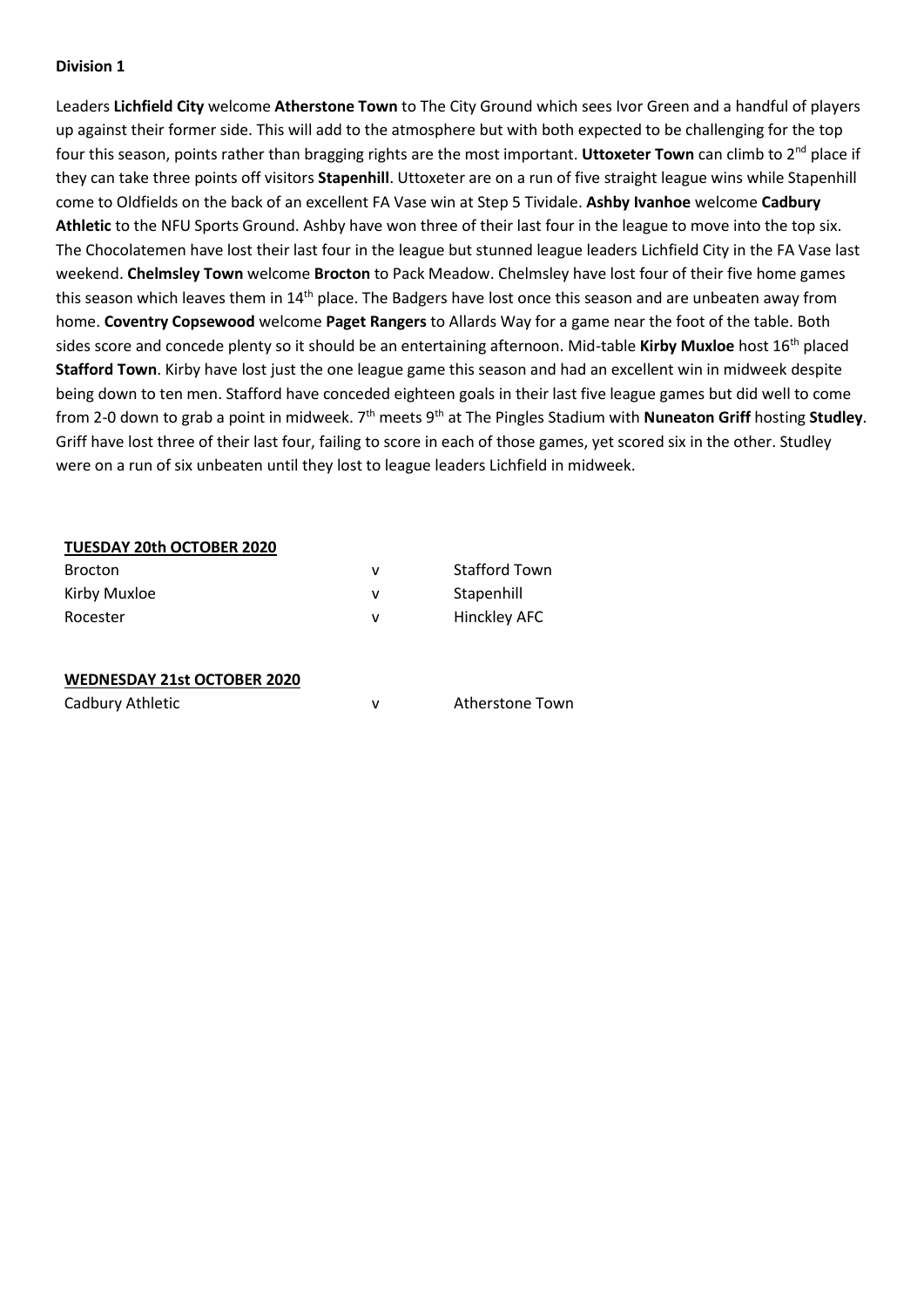League leaders **Solihull United** have dropped just two points this season and they take their unbeaten record to face near neighbours **Boldmere Sports** who have picked up just one point in their opening three home games. **Barnt Green Spartak** have made an excellent start to the campaign and are 2<sup>nd</sup> and unbeaten after six games. They host **Northfield Town** who have one win in seven but have drawn three of their four away games. 3<sup>rd</sup> placed Coton Green travel to The Red Lion Ground to face **Lane Head** who have two points from their opening six games. Apart from one game, all Lane Head's matches have been tight so expect much the same. **FC Stratford** take their unbeaten record to The Trico Stadium for **Feckenham's** first game at their new home. Both sides are expected to be challenging at the top end of the table as the season progresses and should be a lively encounter. There should be plenty of goals at The Robin's Nest where **Knowle** entertain **Earlswood Town**. There have been 58 goals in twelve matches involving these sides already this season. Another team regularly involved in high scoring encounters are **Coventry Alvis** and they travel to Rene Road to face **Bolehall Swifts** who have lost their last four. It's been a torrid start to the season for **Fairfield Villa** who are pointless after the opening five games of the season. They entertain **Alcester Town** who have picked up seven point in their last three outings. **Redditch Borough** welcome **Hampton** to the Mettis. Redditch suffered a heavy defeat last weekend, but this followed two good performances collecting four points in the process. Hampton have started well with just one defeat in seven.

#### **TUESDAY 20th OCTOBER 2020**

FC Stratford V V Fairfield Villa

#### **Division 3**

Leaders **Kenilworth Sporting** boast a 100% record after six games, and they travel to Worcestershire to face seventh placed **Upton Town**. **Inkberrow** are third and also have a 100% record averaging six goals per game. They entertain Welland who have won their last two to climb away from the foot of the table. 2<sup>nd</sup> meets 4<sup>th</sup> at Hall Drive with **Enville Athletic** hosting **AFC Solihull**. Enville have just one defeat this season while their visitors have shot up to 4th helped by scoring 22 goals in their last three games. 5th placed **Central Ajax** travel to Walsall to face **WLV Sport**. The students have lost their four home games to date while Ajax lost their 100% record last week. 13<sup>th</sup> meets 14<sup>th</sup> at The Hadley Stadium with **Leamington Hibernian** the visitors to **Birmingham Tigers**. Tigers won their opening game of the season but have lost all four since. Hibs have drawn their last two to get off the mark. **FC Shush** welcome **Castle Vale Town** to The Glades with the sides having contrasting fortunes. Shush have won their last two while Castle Vale are searching for their first point after seven games and they have conceded thirty goals in their last four. **Sutton United** host **Continental Star** with both teams searching for points to kick start their seasons. Sutton have lost their last two while Star are without a win in four.